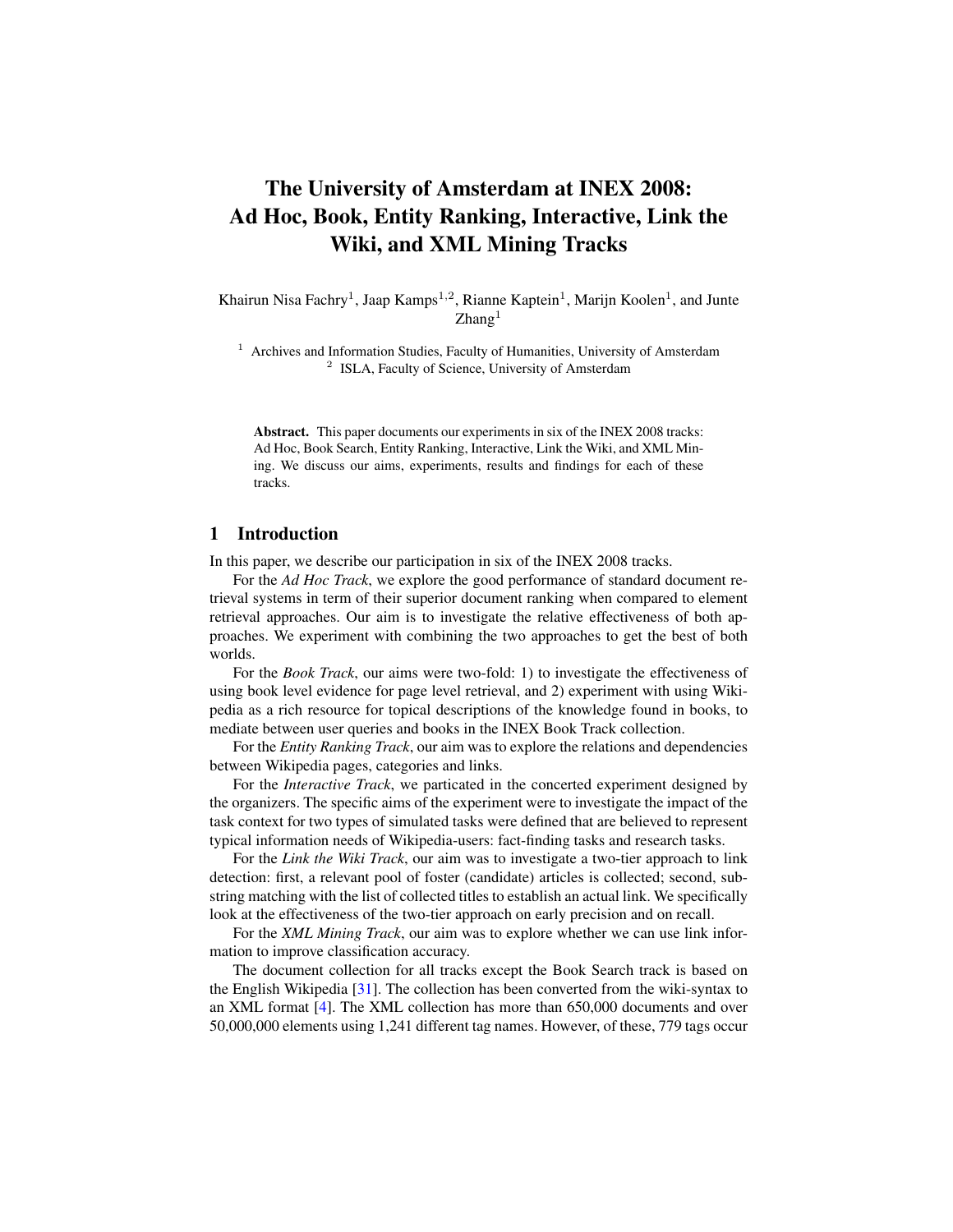only once, and only 120 of them occur more than 10 times in the entire collection. On average, documents have almost 80 elements, with an average depth of 4.82.

The rest of the paper describes our experiments for each of the tracks in a relatively self-contained sections. First, in Section [2,](#page-1-0) we report the results for the Ad Hoc Track. Then Section [3](#page-6-0) presents our retrieval approach in the Book Track. Followed by our results for the Entity Ranking Track in Section [4.](#page-8-0) Then, in Section [5,](#page-13-0) we discuss our Interactive Track experiments. Followed by Section [6](#page-15-0) detailing our approach and results for the Link the Wiki Track. And last but not least, in Section [7,](#page-19-0) we discuss our XML Mining Track experiments. Finally, in Section [8,](#page-22-0) we discuss our findings and draw some conclusions.

# <span id="page-1-0"></span>2 Ad Hoc Track

For the INEX 2008 Ad Hoc Track we aim to investigate several methods of combining article retrieval and element retrieval approaches. We will first describe our indexing approach, then the run combination methods we adopted, the retrieval framework, and finally per task, we present and discuss our results.

## 2.1 Retrieval Model and Indexing

Our retrieval system is based on the Lucene engine with a number of home-grown extensions [\[11,](#page-24-1) [20\]](#page-25-1).

For the Ad Hoc Track, we use a language model where the score for a element e given a query  $q$  is calculated as:

$$
P(e|q) = P(e) \cdot P(q|e)
$$
\n<sup>(1)</sup>

where  $P(q|e)$  can be viewed as a query generation process—what is the chance that the query is derived from this element—and  $P(e)$  an element prior that provides an elegant way to incorporate link evidence and other query independent evidence [\[9,](#page-24-2) [19\]](#page-25-2).

We estimate  $P(q|e)$  using Jelinek-Mercer smoothing against the whole collection, i.e., for a collection  $D$ , element  $e$  and query  $q$ :

$$
P(q|e) = \prod_{t \in q} ((1 - \lambda) \cdot P(t|D) + \lambda \cdot P(t|e)), \qquad (2)
$$

where  $P(t|e) = \frac{\text{freq}(t,e)}{|e|}$  and  $P(t|D) = \frac{\text{freq}(t,D)}{\sum_{e \in E} |e|}$  $\frac{\operatorname{eq}(t,D)}{e'\in D}$ .

Finally, we assign a prior probability to an element  $e$  relative to its length in the following manner:

$$
P(e) = \frac{|e|^{\beta}}{\sum_{e} |e|^{\beta}},\tag{3}
$$

where |e| is the size of an element e. The  $\beta$  parameter introduces a length bias which is proportional to the element length with  $\beta = 1$  (the default setting). For a more thorough description of our retrieval approach we refer to [\[27\]](#page-25-3). For comprehensive experiments on the earlier INEX data, see [\[24\]](#page-25-4).

Our indexing approach is based on our earlier work [\[6,](#page-24-3) [15,](#page-25-5) [16,](#page-25-6) [25,](#page-25-7) [26,](#page-25-8) [27\]](#page-25-3).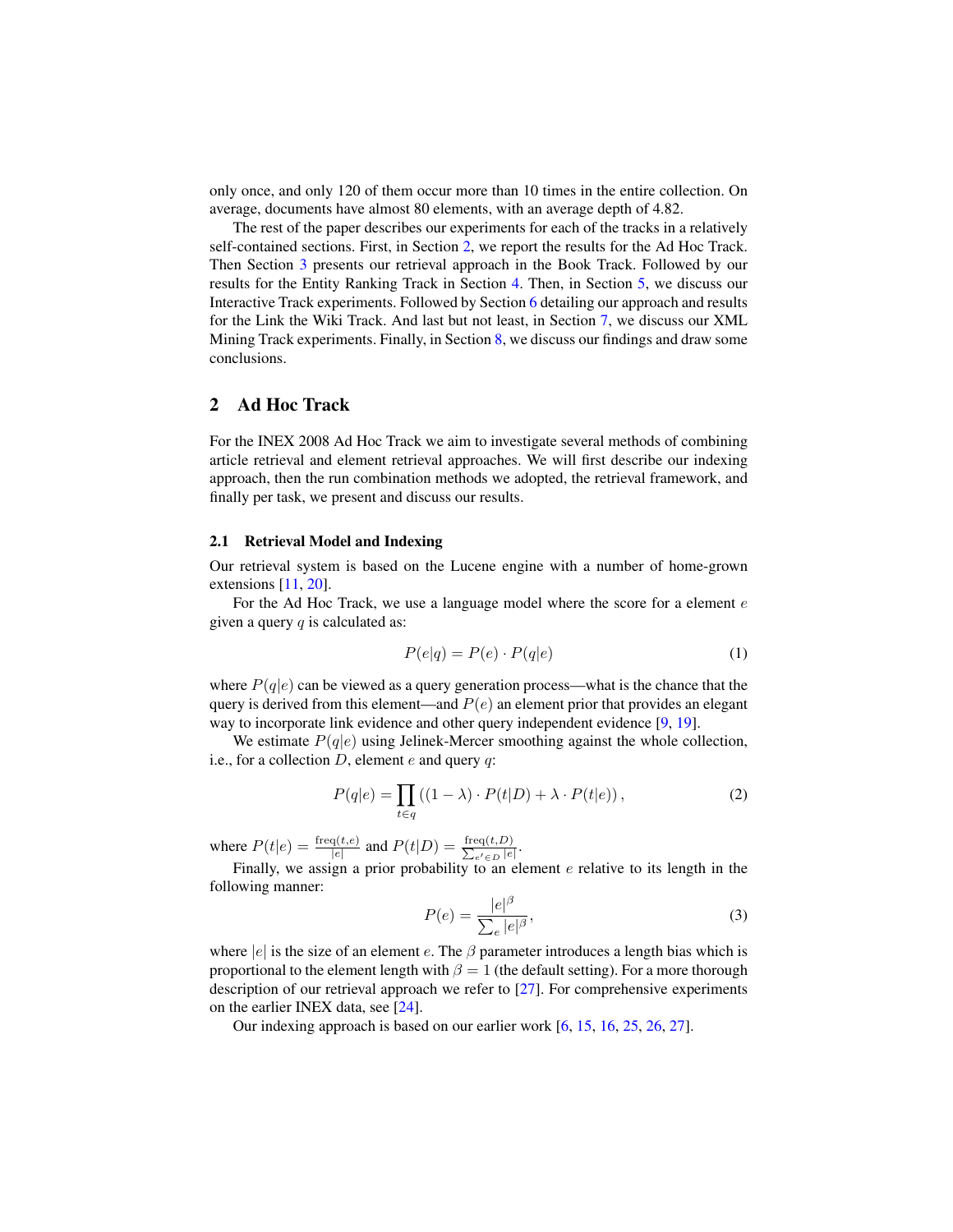- *Element index*: Our main index contains all retrievable elements, where we index all textual content of the element including the textual content of their descendants. This results in the "traditional" overlapping element index in the same way as we have done in the previous years [\[26\]](#page-25-8).
- *Article index*: We also build an index containing all full-text articles (i.e., all wikipages) as is standard in IR.

For all indexes, stop-words were removed, but no morphological normalization such as stemming was applied. Queries are processed similar to the documents, we use either the CO query or the CAS query, and remove query operators (if present) from the CO query and the about-functions in the CAS query.

#### 2.2 Combining Article and Element Retrieval

Our experiments with combining runs all use the same two base runs:

- *Article*: a run using the Article index; and
- *Element*: a run using the element index.

Both runs use default parameters for the language model ( $\lambda = 0.15, \beta = 1.0$ ). As shown by Kamps et al. [\[17\]](#page-25-9), article retrieval leads to a better document ranking, whereas element retrieval fares better at retrieving relevant text within documents. We therefore assume that a combined approach, using the document ranking of an article level run with the within document element ranking of an element level run, outperforms both runs on the "in context" tasks.

We experiment with three methods of combining the article and element results.

- 1. *ArtRank*: retain the article ranking, replacing each article by its elements retrieved in the element run. If no elements are retrieved, use the full article.
- 2. *Multiplication*: multiply element score with article score of the article it belongs to. If an element's corresponding article is not retrieved in the top 1,000 results of the article run, use only the element score.
- 3. *CombSUM*: normalise retrieval scores (by dividing by highest score in the results list) and add the article score to each element score (if article is not in top 1,000 results for that topic, only element score is used). Thus elements get a boost if the full article is retrieved in the top 1,000 results of the article run.

Our Focused and Relevant in Context submissions are all based on the following base "Thorough" runs:

- inex08 art B1 loc in 100 and el B1 T: using the ArtRank method to combine article and element runs;
- inex08 art B1 loc in 100 comb sum el B1 T: using the CombSUM method to combine article and element runs; and
- inex08 art B1 loc in 100 x el B1 T: using Multiplication to combine article and element runs.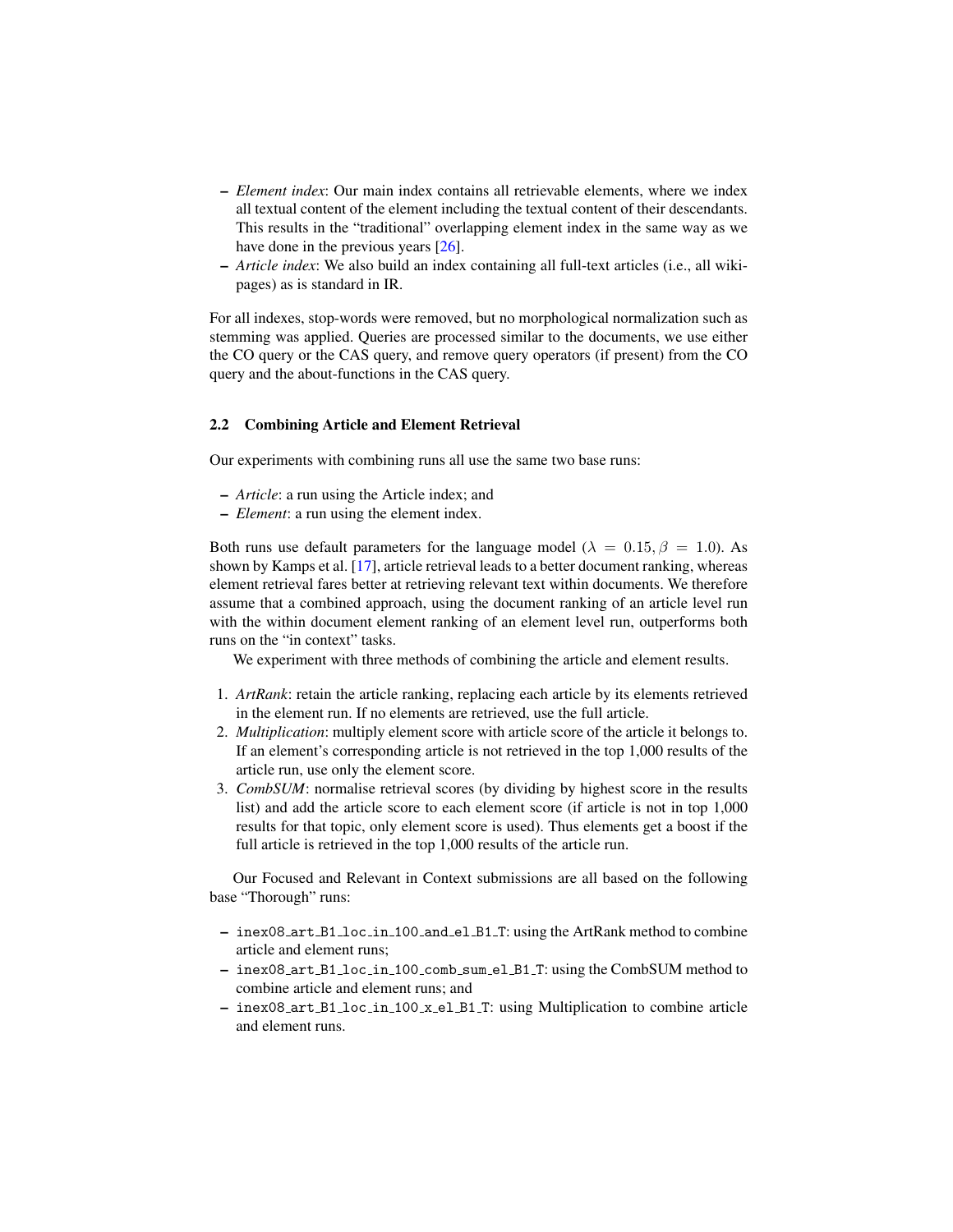| 0.6038 |        |                                                                              |                                                          |                                                                                                                                                                                                                                                                                           |
|--------|--------|------------------------------------------------------------------------------|----------------------------------------------------------|-------------------------------------------------------------------------------------------------------------------------------------------------------------------------------------------------------------------------------------------------------------------------------------------|
|        | 0.5855 |                                                                              |                                                          |                                                                                                                                                                                                                                                                                           |
|        |        | 0.5712<br>0.6627<br>0.6320<br>0.6556<br>0.6508<br>0.6196<br>0.6096<br>0.6077 | 0.5535<br>0.5901<br>0.5614<br>0.5607<br>0.5891<br>0.5811 | iP[0.00] iP[0.01] iP[0.05] iP[0.10] MAiP<br>0.5635 0.5189 0.4522 0.2308<br>0.4586 0.4062 0.1710<br>$0.6025$ 0.5054 0.4569 0.1991<br>0.4983 0.4553 0.1989<br>0.4547 0.4117 0.1815<br>0.4941 0.4396 0.2000<br>0.4629 0.2140<br>0.5361<br>0.4506 0.2044<br>0.5158<br>0.4601 0.2126<br>0.5328 |

<span id="page-3-0"></span>Table 1: Results for the Ad Hoc Track Focused Task (runs in emphatic are no official submissions)

We also made CAS versions of these Thorough runs, using the same filtering method as last year [\[6\]](#page-24-3). That is, we pool all the target elements of all topics in the 2008 topic set, and filter all runs by removing any element type that is not in this pool of target elements.

All our official runs for all three tasks are based on these Thorough runs. Because of the lengthy names of the runs, and to increase clarity and consistency of presentation, we denote all the official runs by the methods used, instead of the official run names we used for submission.

#### 2.3 Focused Task

To ensure the Focused run has no overlap, it is post-processed by a straightforward listbased removal strategy. We traverse the list top-down, and simply remove any element that is an ancestor or descendant of an element seen earlier in the list. For example, if the first result from an article is the article itself, we will not include any further element from this article. In the case of the CAS runs, we first apply the CAS filter and then remove overlap. Doing this the other way around, we would first remove possibly relevant target elements if some overlapping non-target elements receive a higher score. These high scoring non-target elements are then removed in the CAS filtering step, and we would lose many more promising elements than if we apply the CAS filter first.

Table [1](#page-3-0) shows the results for the Focused Task. Somewhat surprisingly, the Article run outperforms the Element run on the official Focused measure iP[0.01], although the Element run fares much better at the earliest precision level iP[0.00]. Both CombSUM and Multiplication attain higher scores for iP[0.00] than ArtRank, but the latter keeps higher precision at further recall levels. The Multiplication method loses much more precision than the other two methods. Compared to the baseline runs Article and Element, the combination methods ArtRank and CombSUM lead to substantial improvements at iP[0.01], where the Multiplication method performs slightly worse than the Article run. However, the standard Article run clearly outperforms all other runs when looking at overall precision.

Looking at the CAS runs, we see that the differences are small, with ArtRank leading to the highest iP[0.01] and MAiP scores. The CAS filtering method leads to improvements in overall precision—all MAiP scores go up compared to the non CAS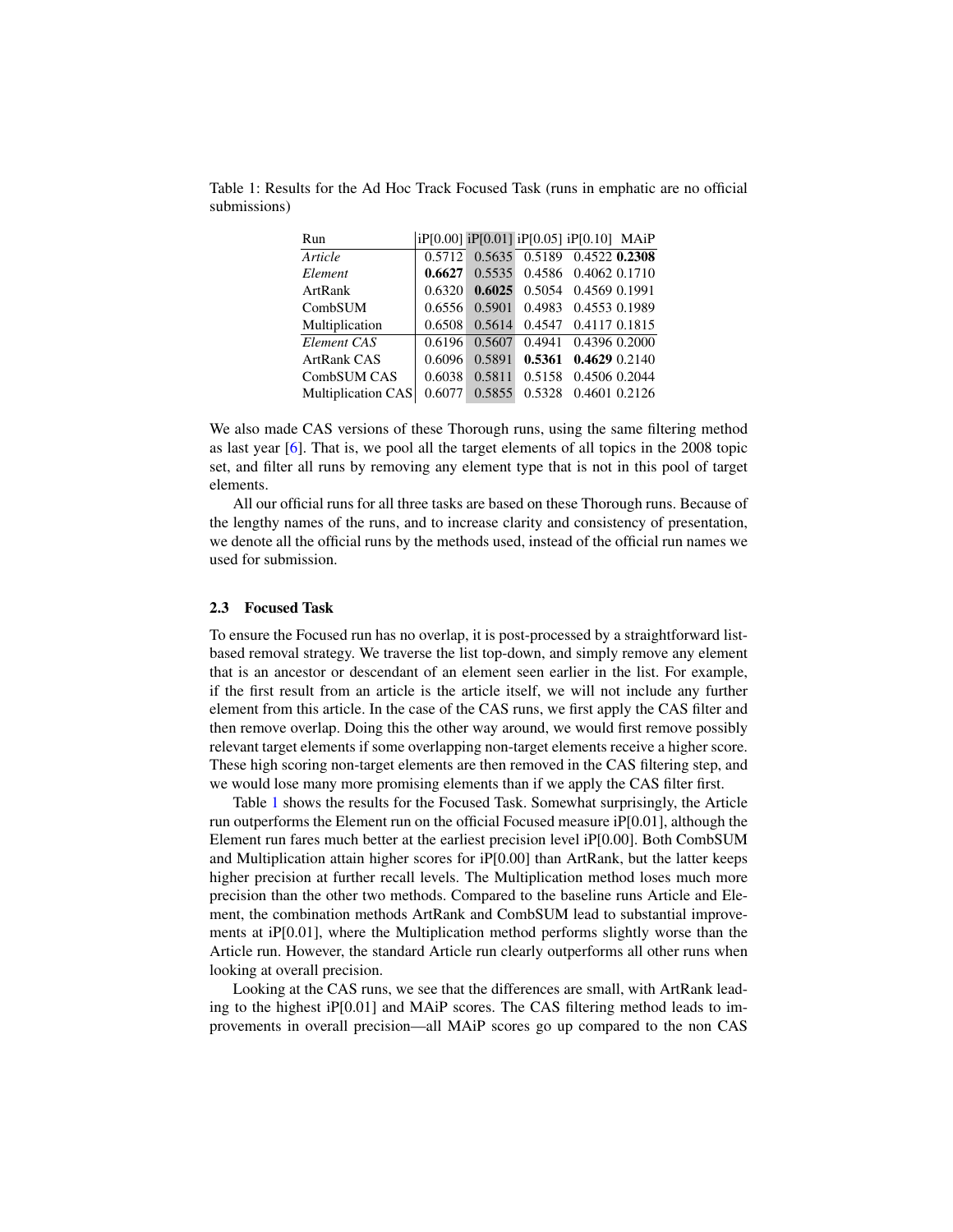| Run                                                   |  | $gP[5]$ $gP[10]$ $gP[25]$ $gP[50]$ MAgP |  |
|-------------------------------------------------------|--|-----------------------------------------|--|
| Article                                               |  | 0.3376 0.2807 0.2107 0.1605 0.1634      |  |
| Element                                               |  | 0.2784 0.2407 0.1879 0.1471 0.1484      |  |
| ArtRank                                               |  | 0.3406 0.2820 0.2120 0.1627 0.1692      |  |
| CombSUM                                               |  | 0.3281 0.2693 0.2099 0.1615 0.1665      |  |
| Multiplication                                        |  | 0.3295 0.2827 0.2136 0.1654 0.1695      |  |
| Element CAS                                           |  | 0.3378 0.2837 0.2236 0.1719 0.1703      |  |
| ArtRank CAS                                           |  | 0.3437 0.2897 0.2207 0.1712 0.1734      |  |
| CombSUM CAS                                           |  | $0.3481$ 0.2991 0.2200 0.1726 0.1752    |  |
| Multiplication CAS 0.3482 0.2888 0.2198 0.1724 0.1748 |  |                                         |  |

<span id="page-4-0"></span>Table 2: Results for the Ad Hoc Track Relevant in Context Task (runs in emphatic are no official submissions)

variants—but has a negative effect for early precision as both iP[0.00] and iP[0.01] scores go down, except for the Multiplication run, where the  $iP[0.01]$  score goes up. Also, the CAS version of the Multiplication run does improve upon the Article run for precision up to 10% recall.

## 2.4 Relevant in Context Task

For the Relevant in Context task, we use the Focused runs and cluster all elements belonging to the same article together, and order the article clusters by the highest scoring element. Table [2](#page-4-0) shows the results for the Relevant in Context Task. The Article run is better than the Element across the board, which is to be expected, given the results reported in [\[17\]](#page-25-9). It has a superior article ranking compared to the Element run, and as we saw in the previous section, it even outperformed the Element run on the official measure for the Focused task. However, this time, the combination methods ArtRank and Multiplication do better than the Article run on all reported measures, except for the Multiplication run on gP[5]. Since they use the same article ranking as the Article run, the higher precision scores of the ArtRank and Multiplication show that the elements retrieved in the Element run can improve the precision of the Article run. The CombSUM method, while not far behind, fails to improve upon the Article run on early precision levels (cutoffs 5, 10, and 25). Through the weighted combination of article and element scores, its article ranking is somewhat different from the article ranking of the Article run (and the ArtRank and Multiplication runs).

The CAS filtering method leads to further improvements. The Element CAS run outperforms the standard Article run, and the combination methods show higher precision scores than their non CAS counterparts on all cutoff levels. This time, the Comb-SUM method benefits most from the CAS filter. Whereas it was well behind on performance compared to the other two combination methods, its CAS version has the highest scores for gP[10], gP[50] and MAgP. Perhaps surprisingly, the Element CAS run is even on par with the combined runs.

#### 2.5 Best in Context Task

The aim of the Best in Context task is to return a single result per article, which gives best access to the relevant elements.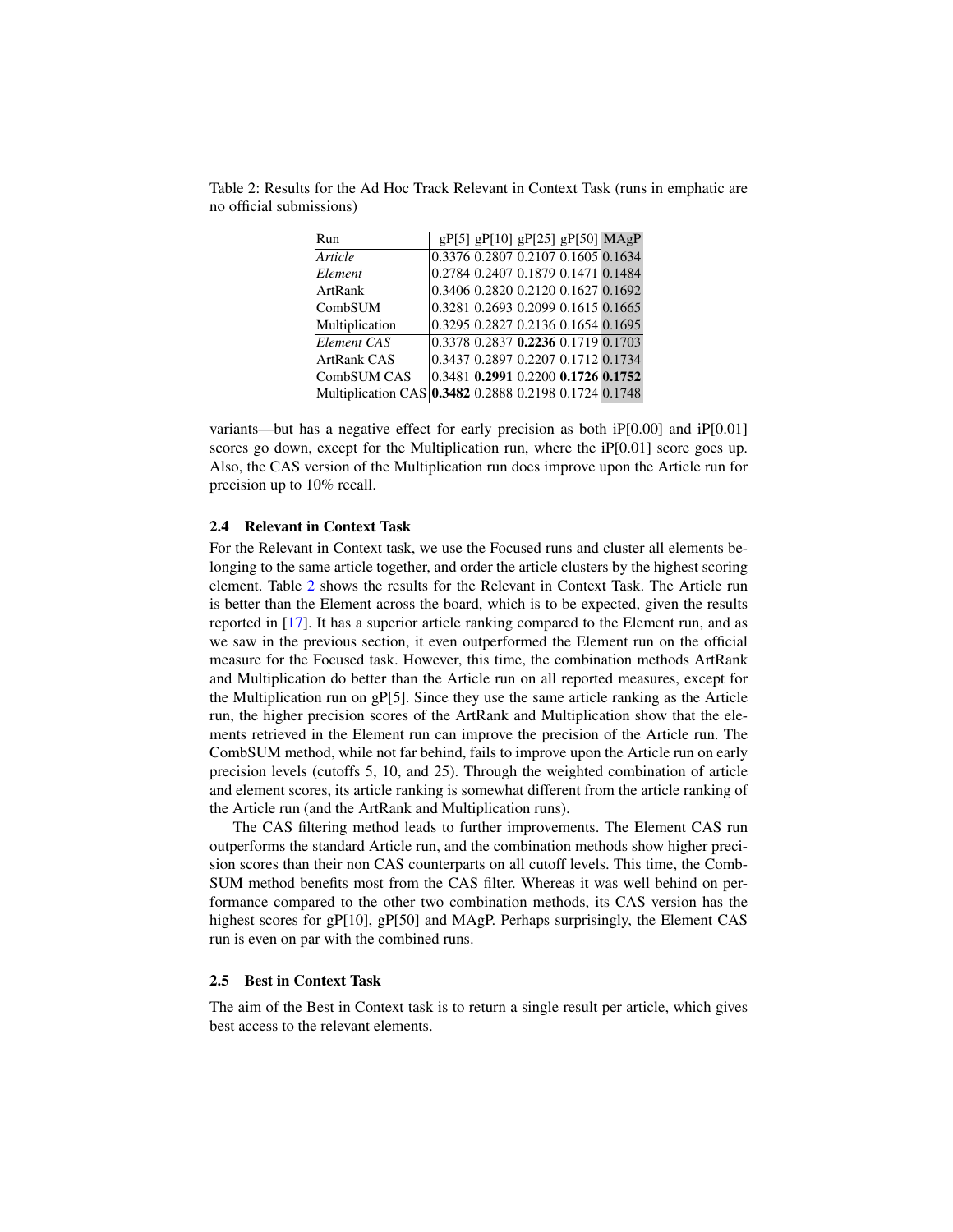| Run                                                          |  | gP[5] gP[10] gP[25] gP[50] MAgP    |  |
|--------------------------------------------------------------|--|------------------------------------|--|
| Element                                                      |  | 0.2372 0.2213 0.1778 0.1384 0.1394 |  |
| Article                                                      |  | 0.3447 0.2870 0.2203 0.1681 0.1693 |  |
| Article offset 190                                           |  | 0.2462 0.2042 0.1581 0.1204 0.1228 |  |
| ArtRank                                                      |  | 0.2954 0.2495 0.1849 0.1456 0.1580 |  |
| <b>CombSUM</b>                                               |  | 0.2720 0.2255 0.1872 0.1487 0.1560 |  |
| <b>Multiplication</b>                                        |  | 0.2782 0.2399 0.1866 0.1496 0.1577 |  |
| Element CAS                                                  |  | 0.2758 0.2410 0.1929 0.1517 0.1487 |  |
| ArtRank CAS                                                  |  | 0.3101 0.2616 0.1952 0.1539 0.1587 |  |
| CombSUM CAS                                                  |  | 0.3081 0.2547 0.1942 0.1532 0.1581 |  |
| <i>Multiplication</i> CAS 0.3098 0.2595 0.1944 0.1545 0.1596 |  |                                    |  |

<span id="page-5-0"></span>Table 3: Results for the Ad Hoc Track Best in Context Task (runs in emphatic are no official submissions)

We experimented with three methods of selecting the best entry point:

- *Highest Scoring Element*: simply the highest scoring element (HSE) returned for each article. We use this on the ArtRank combined run;
- *offset 0*: the start of each returned article; and
- *offset 190*: the median distance from the start of the article of the best entry points in the 2007 assessments.

Table [3](#page-5-0) shows the results for the Best in Context Task.

The Article run is far superior to the Element run for the Best in Context Task, on all cutoff levels and in MAgP. In fact, the Article run outperforms all combined runs and CAS runs. The combined ArtRank run does better than the pure article run with BEPs at offset 190. Note that both these two runs have the same article ranking as the standard Article run. The highest scoring element is thus a better estimation of the BEP than the median BEP offset over a large number of topics. However, using the start of the element clearly outperforms both other runs. Of the three run combination methods, ArtRank gets better scores at early precision levels (cutoffs 5 and 10), but is overtaken by the Multiplication method at further cutoff levels. All three combinations do outperform the Element run and the article run with fixed offset of 190.

The CAS runs again improve upon their non CAS variants, showing that our filtering method is robust over tasks, retrieval approaches and combination methods. As for the non CAS variants, ArtRank gives the best early precision, but the Multiplication gets better precision at later cutoff levels.

The combination methods consistently improve upon the Element retrieval approach, but are far behind the standard Article run. This means that our focused retrieval techniques fail to improve upon an article retrieval approach when it comes to selecting the best point to start reading a document. A closer look at the distribution of BEPs might explain the big difference between the standard Article run and the other runs. The median BEP offset for the 2008 topics is 14 and 49% of all BEPs is at the first character. This shows that choosing the start of the article will in most cases result in a much better document score than any offset further in the document.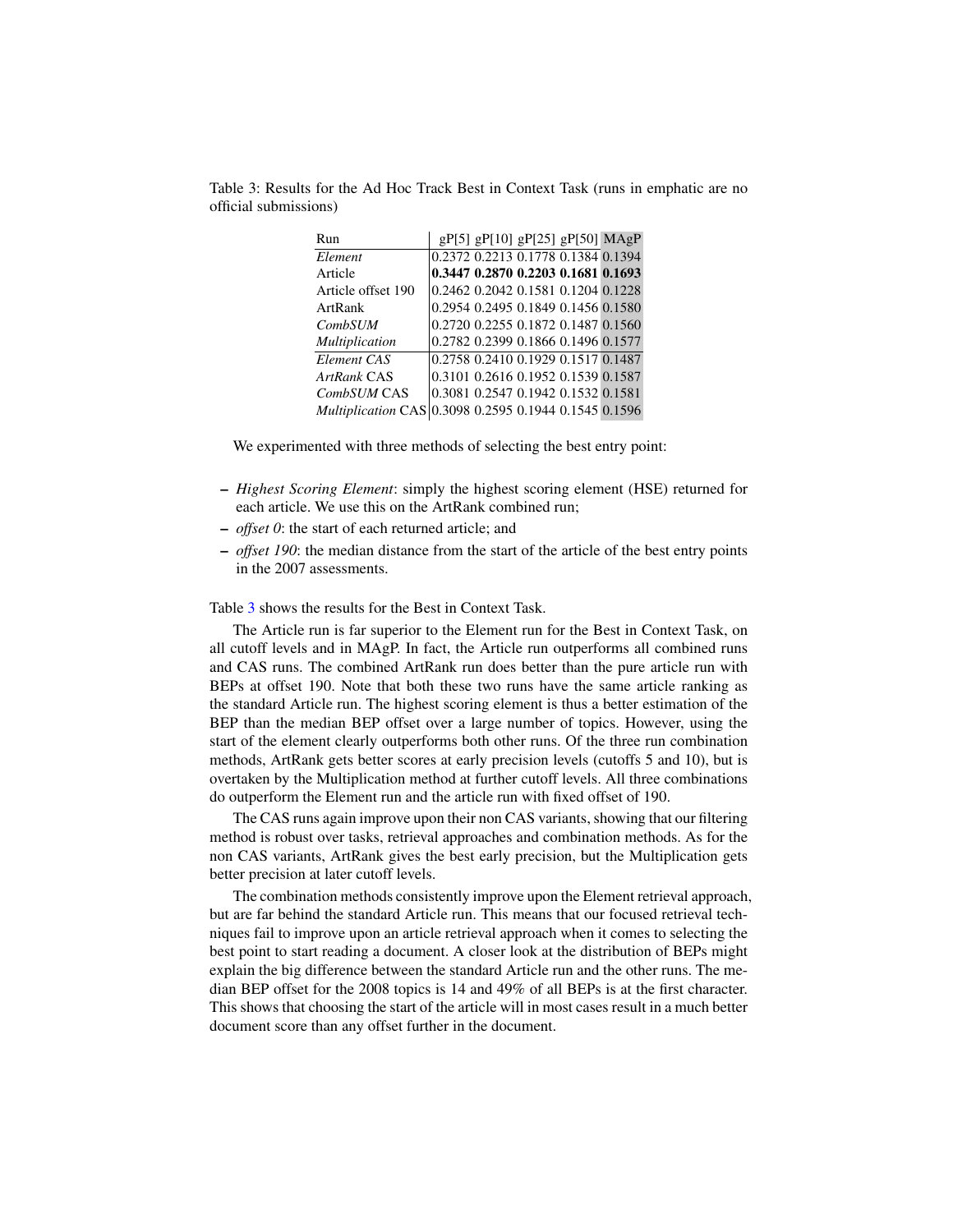#### 2.6 Findings

To sum up, the combination methods seem to be effective in improving early precision. For the official Focused measure, iP[0.01], they lead to substantial improvements over both the Article run and the Element run. The ArtRank method gives the best results for the official measure. Although the Element run scores slightly better at iP[0.00], the combination methods show a good trade off between the good overall precision of the Article run and the good early precision of the Element run. Combining them with the CAS filter improves their overall precision but hurts early precision.

For the Relevant in Context task, all three methods improve upon the Article and Element runs for MAgP. The ArtRank method shows improvement across all cutoff levels. The Multiplication method leads to the highest MAgP scores of the three methods. The CAS filter further improves their effectiveness, although the differences are small for the ArtRank method. Here, the combined runs show the best of both worlds: the good article ranking of the Article run and the more precise retrieval of relevant text within the article of the Element run.

In the Best in Context task, of the three combination methods, ArtRank scores better on early precision, while the other two methods do better at later cutoff levels. However, no focused retrieval method comes close to the effectiveness of the pure Article run. With most of the BEPs at, or *very* close to, the start of the article, there seems to be little need for focused access methods for the Wikipedia collection. This result might be explained by the nature of the collection. The Wikipedia collection contains many short articles, where the entire article easily fits on a computer screen, and are all focused on very specific topics. If any text in such a short article is relevant, it usually makes sense to start reading at the start of the article.

Finally, the CAS filtering method shows to be robust over all tasks and focused retrieval methods used here, leading to consistent and substantial improvements upon the non CAS filtered variants.

# <span id="page-6-0"></span>3 Book Track

For the Book Track our aims were two-fold: 1) to investigate the effectiveness of using book level evidence for page level retrieval, and 2) experiment with using Wikipedia as a rich resource for topical descriptions of the knowledge found in books, to mediate between user queries and books in the INEX Book Track collection.

We use Indri [\[28\]](#page-25-10) for our retrieval experiments, with default settings for all parameters. We made one index for both book and page level, using the Krovetz stemmer, no stopword removal, and created two base runs, one at the *book* level and one at the *page* level.

## 3.1 Book Retrieval Task

Koolen et al. [\[18\]](#page-25-11) have used Wikipedia as an intermediary between search queries and books in the INEX Book collection. They experimented with using the link distance between so called *query* pages—Wikipedia pages with titles exactly matching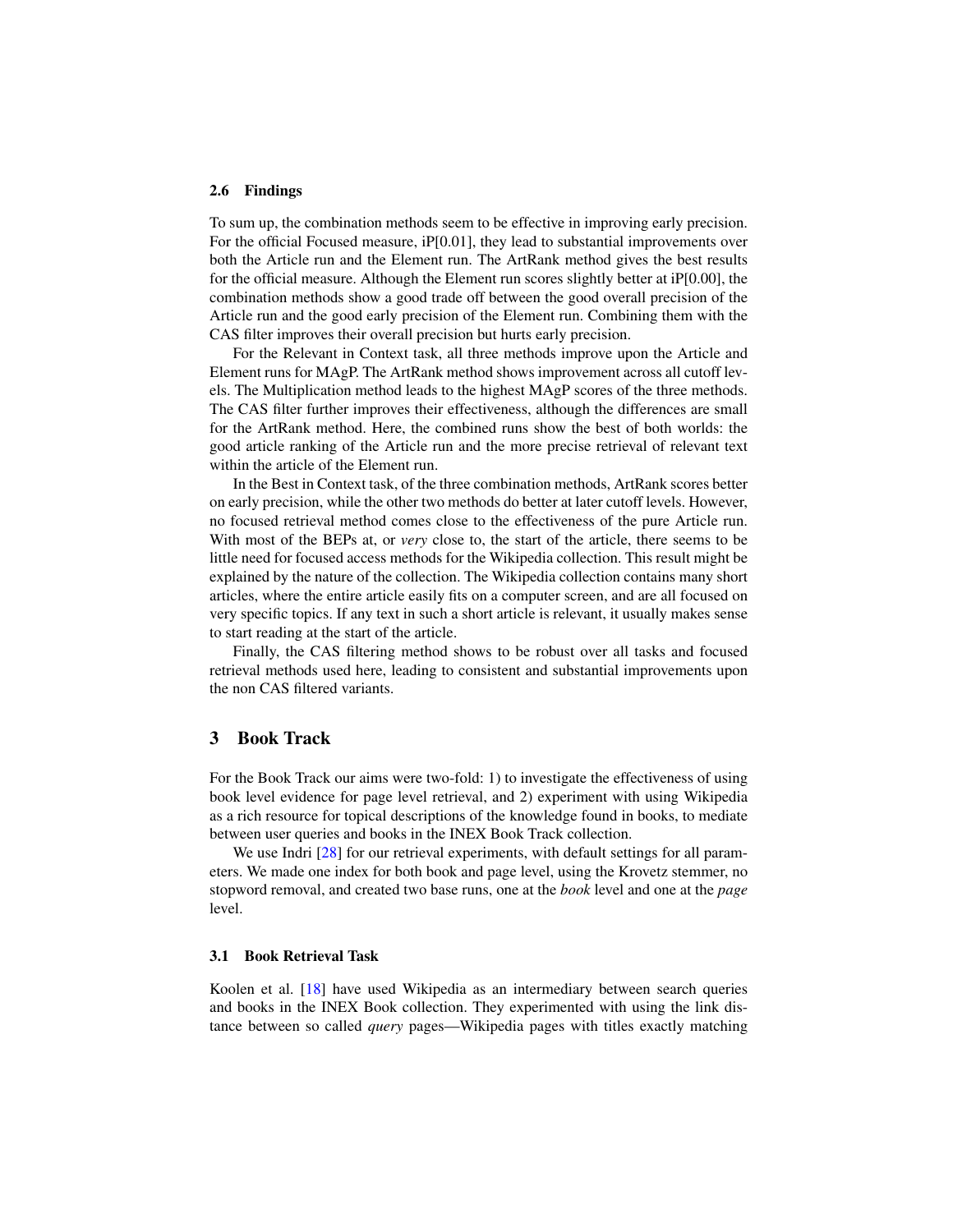the queries—and *book* pages—each book in the collection is associated with one or more Wikipedia pages based on document similarity—as external evidence to improve retrieval performance. We adopt this approach with the aim to investigate its effectiveness 1) on queries that have no exact matching Wikipedia page and 2) in the context of focussed retrieval, namely, the Page in Context task.

We obtained the *query* pages by sending each query to the online version of Wikipedia and choosing the first returned result. If the query exactly matches a Wikipedia page, Wikipedia automatically returns that page. Otherwise, Wikipedia returns a results list, and we pick the top result. The idea is that most search topics have a dedicated page on Wikipedia. With the 70 topics of the 2008 collection, we found dedicated Wikipedia pages for 23 queries (38.6%). The *book* pages are obtained by taking the top 100 tf.idf terms of each book (w.r.t. the whole collection) as a query to an Indri index of all Wikipedia pages.[1](#page-7-0) Next, we computed the link distance between *query* pages and *book* pages by applying a random walk model on the Wikipedia link graph to obtain a measure of closeness between these pages. Books associated with Wikipedia pages closer in the link graph to the *query* page have a higher probability of being relevant [\[18\]](#page-25-11). We then combine these closeness scores with the retrieval scores from an Indri run.

The probability of going from node  $j$  at step s from the *query* node to node k is computed as:

$$
P_{s+1|s}(k|j) = P_{s|s-1}(j) * \frac{l_{jk}}{l_j}
$$
\n(4)

where  $l_{jk}$  is the number of links from node j to node k,  $l_j$  is the total number of links from node j and  $P_{s|s-1}(j)$  is the probability of being at node j after step s.

To combine content based retrieval scores with external evidence, Craswell et al. [\[3\]](#page-24-4) guessed transformation functions from looking at distributions of log odds estimates for different features. URL length, link indegree and click distance (the minimum of clicks to the page from a root page) were modelled by sigmoid functions, leading to substantial improvements when combined with a BM25 baseline. We choose a standard sigmoid function for the transformation:

$$
sigmoid(b,q) = \frac{1}{1 + e^{-cl(b,q)}}\tag{5}
$$

where  $cl(b, q)$  is the closeness score for book b and query q. The sigmoid function ensures that at the low end of the distribution, where there is no relation to relevance, the closeness scores are transformed to values very close to 0.5 (a closeness score of zero would be transformed to 0.5). Close to 1, the closeness scores rapidly increase to 0.73. Thus, only the books at the high end of the distribution receive a boost. We combine this with Indri's retrieval score by simple addition:

$$
S(b,q) = Indri(b,q) + sigmoid(b,q)
$$
\n(6)

The INEX 2007 Book Track test collection contains only judgements on the book level, with shallow pools – an average of 15.7 books judged for each of the 250 topics. Although there are only 70 topics in the 2008 topic set, the test collection should contain

<span id="page-7-0"></span> $1$  This is based on the Wikipedia dump of 12 March, 2008.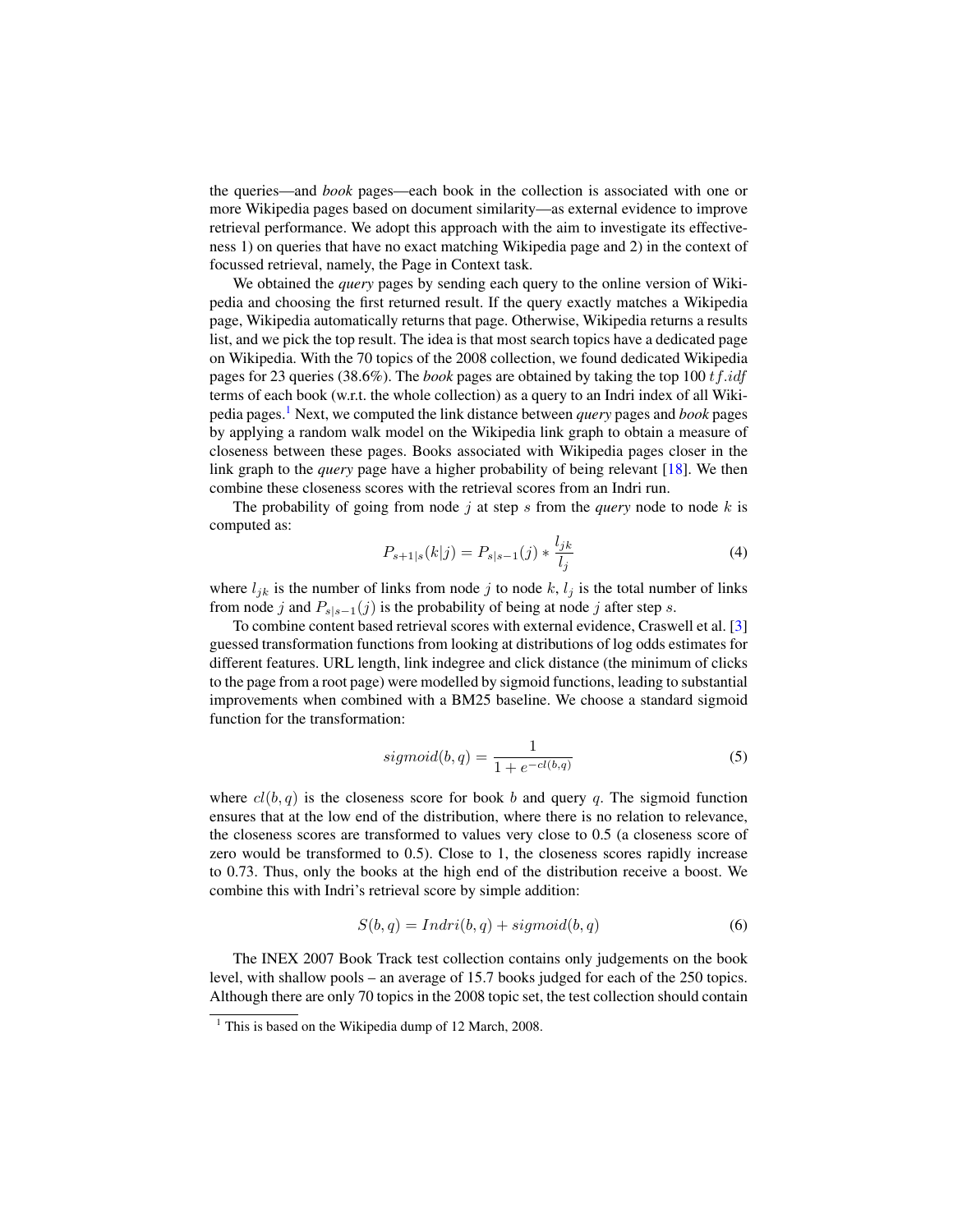more judgements per topic and even judgements on the page level. This will allow for a much more detailed analysis of the effectiveness of using Wikipedia as an intermediary between search queries and books.

## 3.2 Page in Context

As in the Ad Hoc Track, we experiment with methods of re-ranking the *page* level runs using *book* level evidence. Because Indri scores are always negative (the log of a probability, i.e. ranging from  $-\infty$  to 0), combining scores can lead to unwanted effects (page score + book score is lower than page score alone). We therefore transform all scores back to probabilities by taking the exponents of the scores. We experimented with the following three methods.

- 1. *Plus*: add exponents of page score and book score (if the book is not retrieved, use only page score).
- 2. *Multiplication*: multiply exponents of page and book scores (if book is not retrieved, discard page).
- 3. *BookRank*: use book score for all retrieved pages.

The 2008 Book Track assessment still have to take place at the time of writing, so we cannot give any results on our submitted runs.

# <span id="page-8-0"></span>4 Entity Ranking

In the entity ranking track, our aim is to explore the relations and dependencies between Wikipedia pages, categories and links. For the entity ranking task we have looked at some approaches that proved to be successful in last year's entity ranking and ad hoc track. In these tracks it has been shown that link information can be useful. Kamps and Koolen [\[14\]](#page-25-12) use link evidence as document priors, where a weighted combination of the number of incoming links from the entire collection and the number of incoming links from the retrieved results for one topic is used. Tsikrika et al. [\[29\]](#page-25-13) use random walks to model multi-step relevance propagation from entities to their linked entities. For the entity ranking track specifically also the category assignments of entities can be used. Vercoustre et al. [\[30\]](#page-25-14) use the Wikipedia categories by defining similarity functions between the categories of retrieved entities and the target categories. The similarity scores are estimated using lexical similarity of category names. We implemented, extended and combined the aforementioned approaches..

# 4.1 Model

We would like to create a model that exploits both link and category information and try to find a natural way of combining these different sources of information.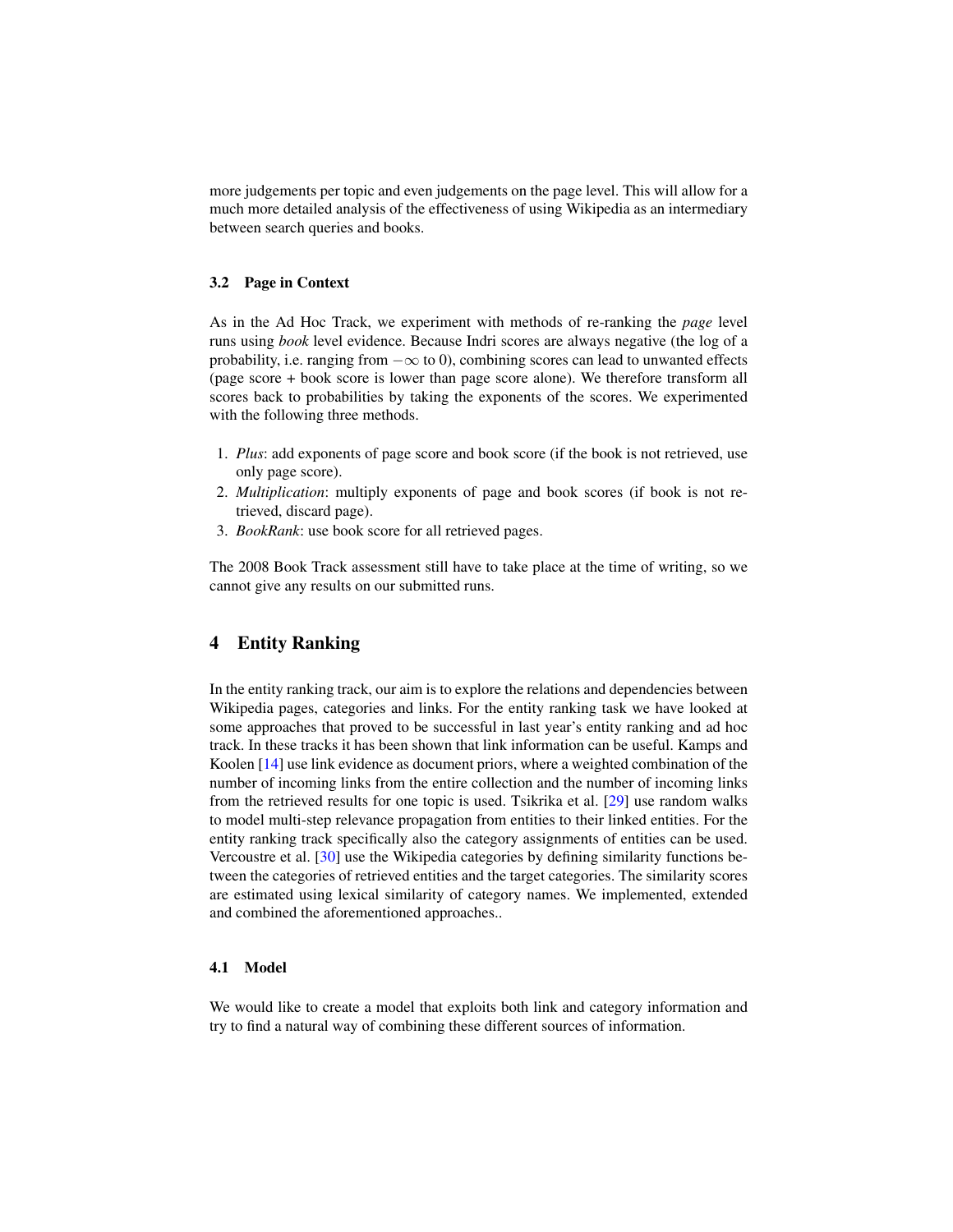Category information Although for each topic one or a few target categories are provided, relevant entities are not necessarily associated with these provided target categories. Relevant entities can also be associated with descendants of the target category or other similar categories. Therefore, simply filtering on the target categories is not sufficient. Also, since Wikipedia pages are usually assigned to multiple categories, not all categories of an answer entity will be similar to the target category. We calculate for each target category the distances to the categories assigned to the answer entity. To calculate the distance between two categories, we tried three options. The first option (binary distance) is a very simple method: the distance is 0 if two categories are the same, and 1 otherwise. The second option (contents distance) calculates distances according to the contents of each category, the third and option (title distance) calculates a distance according to the category titles. For the title and contents distance, we need to calculate the probability of a term occurring in a category. To avoid a division by zero, we smooth the probabilities of a term occurring in a category with the background collection:

$$
P(t_1, ..., t_n | C) = \sum_{i=1}^{n} \lambda P(t_i | C) + (1 - \lambda) P(t_i | D)
$$
\n(7)

where  $C$ , the category, consists either of the category title to calculate title distance, or of the concatenated text of all pages belonging to that category to calculate contents distance.  $D$  is the entire wikipedia document collection, which is used to estimate background probabilities.

We estimate  $P(t|C)$  using a parsimonious model [\[10\]](#page-24-5) that use an iterative EM algorithm as follows:

E-step: 
$$
e_t = tf_{t,C} \cdot \frac{\alpha P(t|C)}{\alpha P(t|C) + (1 - \alpha)P(t|D)}
$$
  
M-step:  $P(t|C) = \frac{e_t}{\sum_t e_t}$ , i.e. normalize the model (8)

The initial probability  $P(t|C)$  is estimated using maximum likelihood estimation. We use KL-divergence to calculate distances, and calculate a category score that is high when the distance is small as follows:

$$
S_{cat}(C_d|C_t) = -D_{KL}(C_d|C_t) = -\sum_{t \in D} \left( P(t|C_t) * \log \left( \frac{P(t|C_t)}{P(t|C_d)} \right) \right) \tag{9}
$$

where d is a document, i.e. an answer entity,  $C_t$  is a target category and  $C_d$  a category assigned to a document . The score for an answer entity in relation to a target category  $(S(d|C<sub>t</sub>))$  is the highest score, corresponding to the smallest distance, from the scores  $S(C_d|C_t)$ , the scores for the distances from the categories of the document to the target category.

In contrast to [\[30\]](#page-25-14), where a ratio of common categories between the categories associated with an answer entity and the provided target categories is calculated, we take for each target category only the minimal distance of the distances from the answer entity categories to a target category. So if one of the categories of the document is exactly the target category, the distance and also the category score for that target category is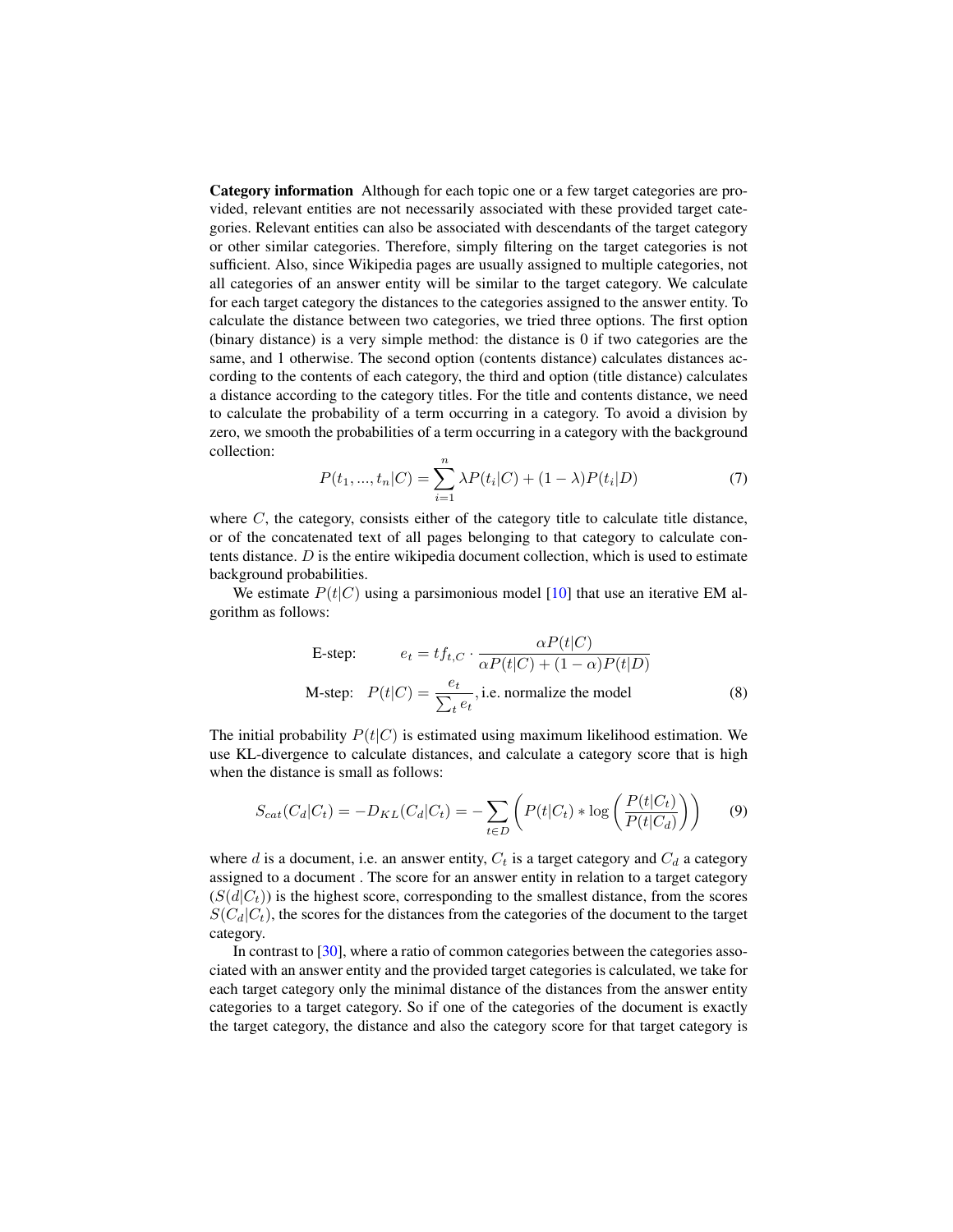0, no matter what other categories are assigned to the document. Finally, the score for an answer entity in relation to a query topic  $(S(d|QT))$  is the sum of the scores of all target categories:

$$
S_{cat}(d|QT) = \sum_{C_t \in QT} \operatorname{argmax}_{C_d \in d} S(C_d|C_t)
$$
\n(10)

List Completion The second task in the entity ranking track is list completion. Instead of the target category, for each topic a few relevant examples entities are given. We treat all categories assigned to the example entities as target categories. Our approach for using the link and the category information is the same as before. But to get the final score of an article in relation to a topic, we use two variants. The first one is:

$$
S_{Sum}(d|QT) = \sum_{ex \in QT} \sum_{C_{ex} \in ex} \operatorname{argmax}_{C_d \in d} S_{cat}(C_d|C_{ex})
$$
\n(11)

In the second variant  $S_{Max}(d|QT)$ , instead of summing the score of each example category, we only take the maximum score i.e. shortest distance for all example categories of the entity examples to one of the categories of the document. Furthermore, we use the example entities for explicit relevance feedback through query expansion.

Link Information We implement two options to use the link information: relevance propagation and document link degree prior. For the document link degree prior we use the same approach as in  $[14]$ . The prior for a document d is:

$$
P_{Link}(d) = 1 + \frac{Independ_{Local}(d)}{1 + Indegree_{Global}(d)}
$$
\n
$$
(12)
$$

The local indegree is equal to the number of incoming links from within the top ranked documents retrieved for one topic. The global indegree is equal to the number of incoming links from the entire collection.

The second use of link information is through relevance propagation from initially retrieved entities, as was done last year in the entity ranking track by Tsikrika et al. [\[29\]](#page-25-13).

$$
P_0(d) = P(q|d) \tag{13}
$$

$$
P_i(d) = P(q|d)P_{i-1}(d) + \sum_{d' \to d} (1 - P(q|d'))P(d|d')P_{i-1}(d')
$$
 (14)

Probabilities  $P(d|d')$  are uniformly distributed among all outgoing links from the document. Documents are ranked using a weighted sum of probabilities at different steps:

$$
P(d) = \mu_0 P_0(d) + (1 - \mu_0) \sum_{i=1}^{K} \mu_i P_i(d)
$$
\n(15)

For  $K$  we take a value of 3, which was found to be the optimal value last year. We try different values of  $\mu_0$  and distribute  $\mu_1...\mu_K$  uniformly.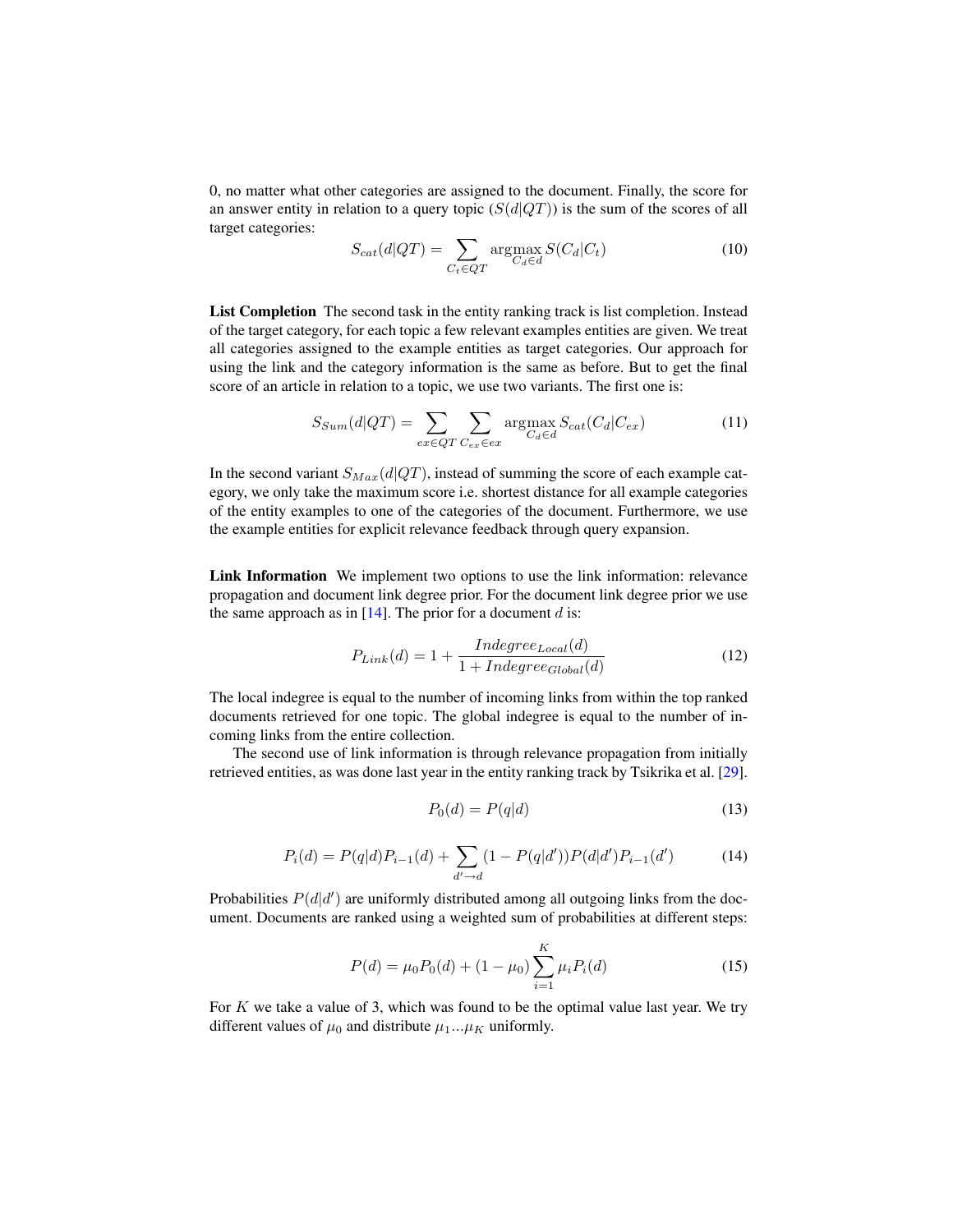Table 4: Document link degree prior results

<span id="page-11-0"></span>

| $#$ docs        | $\mu$ | <b>MAP</b>            | P <sub>10</sub>       |
|-----------------|-------|-----------------------|-----------------------|
| <b>Baseline</b> |       | 0.1840                | 0.1920                |
| 50              | 0.6   | $0.1898 -$            | $0.2040 -$            |
| 50              | 0.5   | $0.1876$ <sup>-</sup> | $0.2000^-$            |
| 100             | 0.7   | $0.1747$ <sup>-</sup> | $0.2000^{-}$          |
| 100             | 0.3   | $0.1909 -$            | $0.1920 -$            |
| 500             | 0.5   | $0.1982^{\circ}$      | $0.2000^-$            |
| 500             | 0.3   | $0.1915$ <sup>-</sup> | $0.2040^\circ$        |
| 1,000           | 0.5   | $0.1965$ <sup>-</sup> | $0.1960$ <sup>-</sup> |
| 1.000           | 04    | $0.1965^{\circ}$      | 0.2000                |

<span id="page-11-1"></span>Table 5: Category distances results

| Dist.  | Weight | <b>MAP</b>            | P <sub>10</sub>  |
|--------|--------|-----------------------|------------------|
| Binary | 0.1    | $0.2145$ <sup>-</sup> | $0.1880^{-}$     |
| Cont.  | 0.1    | $0.2481^{\circ}$      | $0.2320^{\circ}$ |
| Title  | 0.1    | $0.2509^{\circ}$      | $0.2360^{\circ}$ |
| Cont.  | 0.05   | $0.2618^{\circ}$      | $0.2480^{\circ}$ |
| Title  | 0.05   |                       |                  |

Note: Significance of increase over baseline according to t-test, one-tailed, at significance levels  $0.05$  ( $^{\circ}$ ),  $0.01$  ( $^{\circ}$ ), and  $0.001$  ( $^{\bullet}$ ).

Combining Information Finally, we have to combine our different sources of information. We start with our baseline model which is a standard language model. We have two possibilities to combine information. We can make a linear combination of the probabilities and category score. All scores and probabilities are calculated in the log space, and then a weighted addition is made. Secondly, we can use a two step model. Relevance propagation takes as input initial probabilities. Instead of the baseline probability, we can use the scores of the run that combines the baseline score with the category information. Similarly, for the link degree prior we can use the top results of the baseline combined with the category information instead of the baseline ranking.

#### 4.2 Experiments

For our training data we use the 25 genuine entity ranking test topics that were developed for the entity ranking track last year. Since no results are available on the test data yet, we only report on our results on the training data.

For our baseline run and to get initial probabilities we use the language modeling approach with Jelinek-Mercer smoothing, Porter stemming and pseudo relevance feed-back as implemented in Indri [\[28\]](#page-25-10) to estimate  $P(d|q)$ . We tried different values for the smoothing  $\lambda$ , and  $\lambda = 0.1$  gives the best results, with a MAP of 0.1840 and a P10 of 0.1920. For the document link degree prior we have to set two parameters:  $\mu$ , that determines the weight of the document prior. For  $\mu$  we try all values from 0 to 1 with steps of 0.1. The weight of the baseline is here  $(1 - \mu)$ . Only values of  $\mu$  that give the best MAP and P10 are shown in Table [4.](#page-11-0) We have to decide how many documents are used to calculate the document prior, and look at 50, 100, 500 and 1,000 documents.

The results of using category information are summarized in Table [5.](#page-11-1) The weight of the baseline score is 1.0 minus the weight of the category information. For all three distances, a weight of 0.1 gives the best results. In addition to these combinations, we also made a run that combines the original score, the contents distance and the title distance. When a single distance is used, the title distance gives the best results. The combination of contents and title distance gives the best results overall.

In our final experiments we try to combine all information we have, the baseline score, the category and the link information. Firstly, we combine all scores by making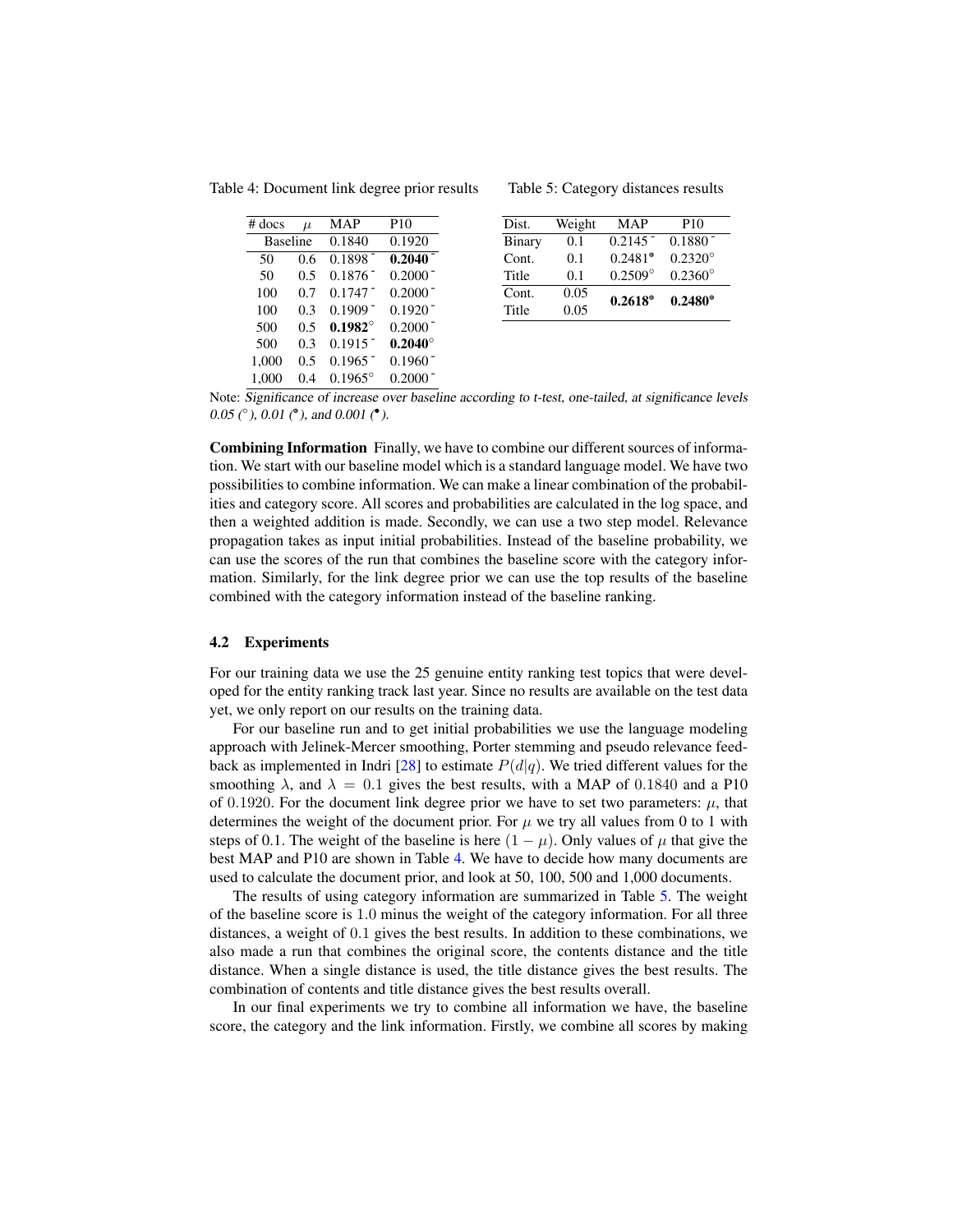<span id="page-12-0"></span>Table 6: Results linear combination

| Link Info | Weight | MAP              | P <sub>10</sub>  |
|-----------|--------|------------------|------------------|
| Prior     | 1.0    | $0.2564^{\circ}$ | $0.2680^{\circ}$ |
| Prior     | 0.5    | $0.2620^{\circ}$ | $0.2560^{\circ}$ |
| Prop.     | 0.1    | $0.2777^{\circ}$ | $0.2720^{\circ}$ |

<span id="page-12-1"></span>Table 7: Results two step model

| Link info | Weight | MAP              | P10                 |
|-----------|--------|------------------|---------------------|
| Prior     | 0.5    | $0.2526^{\circ}$ | $0.2600^{\circ}$    |
| Prop.     | 0.2    | $0.2588^{\circ}$ | $0.2960$ $^{\circ}$ |
| Prop.     | 0.1    | $0.2767$ °       | $0.2720^{\circ}$    |

<span id="page-12-2"></span>Table 8: Feedback results

<span id="page-12-3"></span>

| RF  | <b>PRF</b> | <b>MAP</b> | P <sub>10</sub> | Dist. | Weight | S(A QT)     | $C_t$          | <b>MAP</b>            | P <sub>10</sub>       |
|-----|------------|------------|-----------------|-------|--------|-------------|----------------|-----------------------|-----------------------|
| No  | No         | 0.1409     | 0.1240          |       |        | Baseline LC |                | 0.1611                | 0.1600                |
| Yes | No         | 0.1611     | 0.1600          | Cont. | 0.1    | Sum         | N <sub>0</sub> | $0.2385^{\circ}$      | $0.2520^{\circ}$      |
| Yes | Yes        | 0.1341     | 0.1960          | Cont. | 0.9    | Sum         | <b>Yes</b>     | $0.2467^{\circ}$      | $0.2560^{\circ}$      |
|     |            |            |                 | Cont. | 0.2    | Max         | No             | $0.1845$ <sup>-</sup> | $0.2360$ <sup>-</sup> |
|     |            |            |                 | Title | 0.1    | Sum         | N <sub>0</sub> | $0.2524^{\circ}$      | $0.2640^{\circ}$      |
|     |            |            |                 | Title | 0.9    | Sum         | Yes            | $0.2641^{\circ}$      | $0.2760^{\circ}$      |
|     |            |            |                 | Title | 0.5    | Max         | No             | $0.1618^{-}$          | $0.2080^{-}$          |
|     |            |            |                 | Cont. | 0.05   | Sum         | No             | $0.2528^{\bullet}$    | $0.2640^{\circ}$      |
|     |            |            |                 | Title | 0.05   |             |                |                       |                       |
|     |            |            |                 |       |        |             |                |                       |                       |

a linear combination of the scores and probabilities (shown in Table [6\)](#page-12-0). The best run using category information (weight contents  $= 0.05$ , and weight title  $= 0.05$ ) is used in combination with the link information. Secondly, we combine the different sources of information by using the two step model (see Table [7\)](#page-12-1). Link information is mostly useful to improve early precision, depending on the desired results we can tune the parameters to get optimal P10, or optimal MAP. Relevance propagation performs better than the document link degree prior in both combinations.

For the list completion task, we can also use the examples for relevance feedback. To evaluate the list completion results, we remove the example entities from our ranking. Applying explicit and pseudo relevance feedback leads to the results given in Table [8.](#page-12-2) Additional pseudo relevance feedback after the explicit feedback, only improves early precision, and harms MAP. We take the run using only relevance feedback as our baseline for the list completion task.

When we look at the previous entity ranking task, the largest part of the improvement comes from using category information. So here we only experiment with using the category information, and not the link information. We have again the different category representations, content and category titles. Another variable here is how we combine the scores, either add up all the category scores  $(S_{Sum}(A|QT))$  or taking only the maximum score  $(S_{Max}(A|QT))$ . Not part of the official task, we also make some runs that use not only the categories of the example entities, but also the target category(ies) provided with the query topic. In Table [9](#page-12-3) we summarize some of the best results. The combination of contents and title distance, does not lead to an improvement over using only the title distance. The maximum score does not perform as well as the summed scores. We use all categories assigned to the entity examples as target categories, but some of these categories will not be relevant to the query topic introducing noise in the target categories. When the scores are summed, this noise is leveled out, but when only the maximum score is used it can be harmful.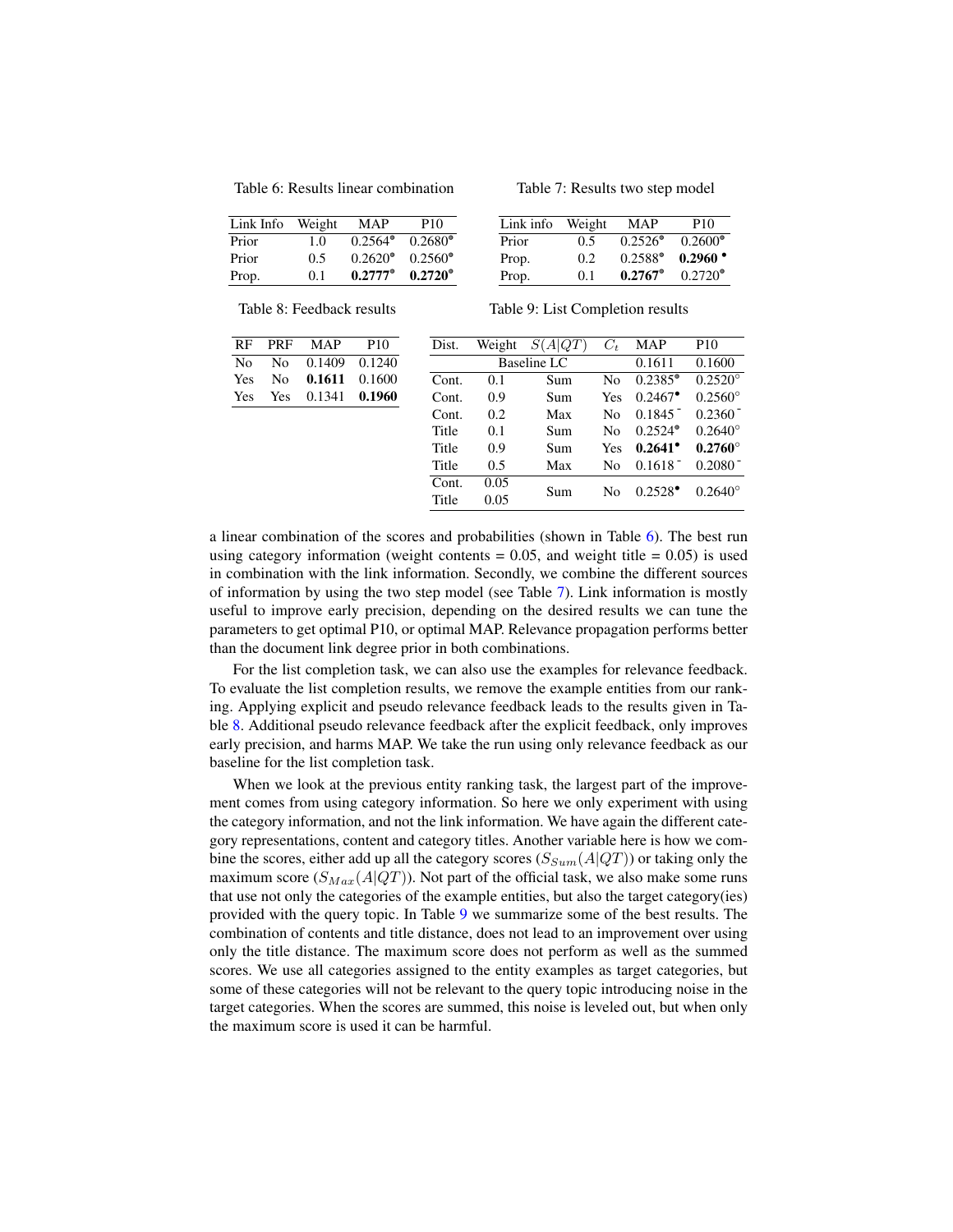# 4.3 Findings

We have presented our entity ranking approach where we use category and link information. Category information is the factor that proves to be most useful and we can do more than simply filtering on the target categories. Category information can both be extracted from the category titles and from the contents of the category. Link information can also be used to improve results, especially early precision, but these improvements are small.

# <span id="page-13-0"></span>5 Interactive Experiments

In this section, we discuss our participation in the INEX 2008 Interactive Track (iTrack). For the Interactive Track, we participated in the concerted experiment designed by the organizers. The overall aim of the iTrack is to understand the how users interact with structured XML documents; the specific aims of the INEX 2008 Interactive Track were to investigate the impact of the task context. Two types of simulated tasks were defined that are believed to represent typical information needs of Wikipedia-users: fact-finding tasks and research tasks. The track is set up to investigate whether the different task types lead to different information interaction: for example, a test-person may prefer different levels of granularity to view documents, different numbers of results, etc. In addition, other factors that may impact the test person's information seeking behavior and satisfaction, such as her knowledge of and interest in the task at hand, are also recorded

As in previous years, the Daffodil system is used for element retrieval. The system returns elements of varying granularity based on the hierarchical document structure. All elements coming from the same document are grouped together in the hitlist (as in the Ad Hoc Track's Relevant in Context task). Any result in the hitlist is clickable and shows the corresponding part of the document in the result display. In addition, all elements matching the query are shown with background highlighting in the result display. For further information about the track set-up we refer to [\[22\]](#page-25-15).

# 5.1 Approach

We recruited eight test persons in which seven of them completed the experiment. One test person failed to complete the experiment due to system failure. Hence, our results are based on the data from seven test persons. The organizers provided six simulated search tasks corresponding to two different task types. The first type is *fact-finding*: search tasks that request specific information for a topic. An example fact-finding task is:

As a frequent traveler and visitor of many airports around the world you are keen on finding out which is the largest airport. You also want to know the criteria used for defining large airports.

The second type is *research*: search tasks that required broad information of a topic and the information can only be found by collecting information from several documents. An example research task is: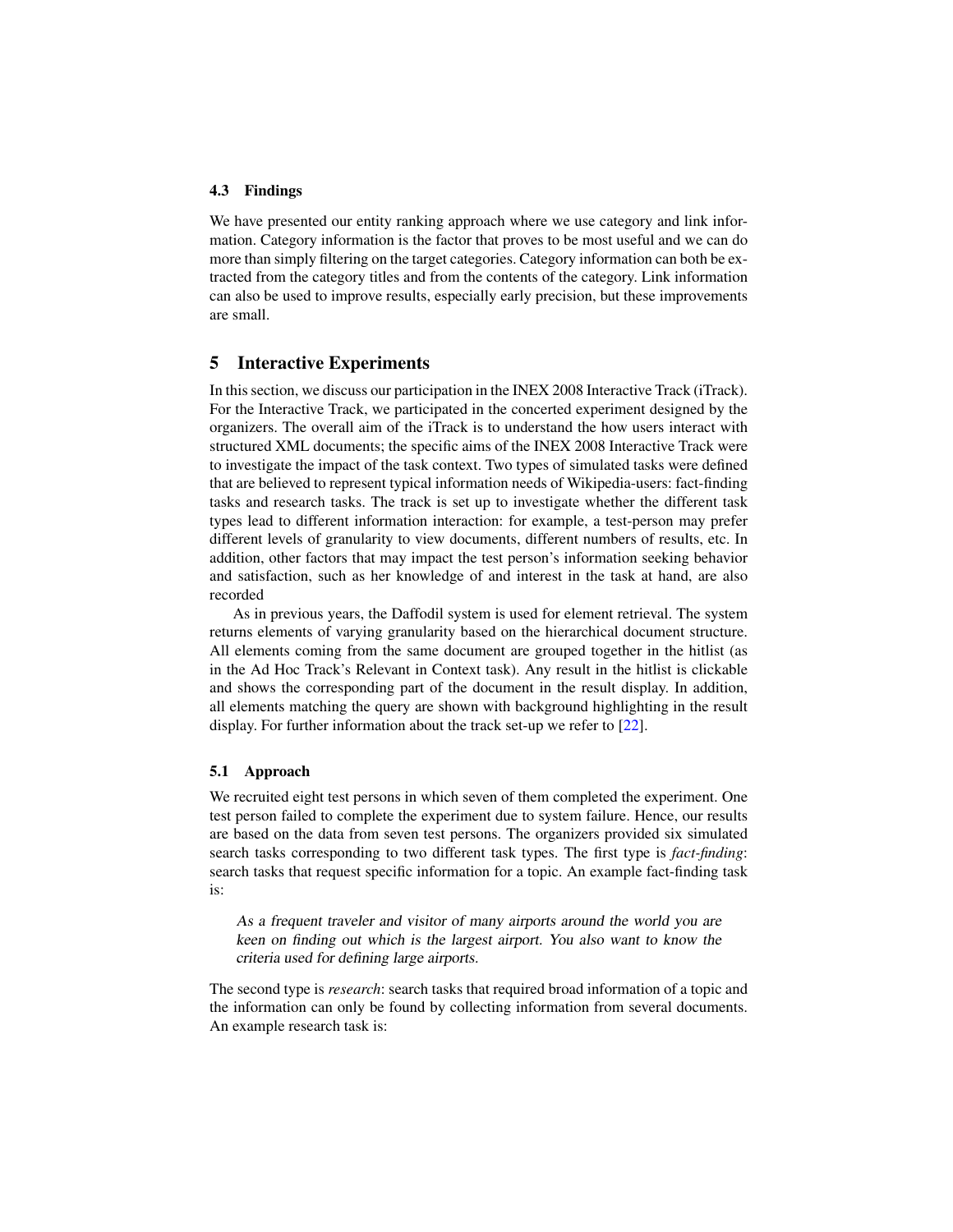<span id="page-14-0"></span>Table 10: Post-task questionnaire, with answers on a 5-point scale (1-5).

- Q3.1: How understandable was the task?
- Q3.2: How easy was the task?
- Q3.3: To what extent did you find the task similar to other searching tasks that you typically perform?
- Q3.6: Are you satisfied with your search results?
- Q3.7: How relevant was the information you found?
- Q3.8: Did you have enough time to do an effective search?
- Q3.9: How certain are you that you completed the task?

<span id="page-14-1"></span>Table 11: Post-task responses on searching experience: mean scores and standard deviations (in brackets)

| Type                                                                                             | O3.1 | 03.2 | 03.3 | 03.6                                                                                 | 03.7 | O3.8 | 03.9 |
|--------------------------------------------------------------------------------------------------|------|------|------|--------------------------------------------------------------------------------------|------|------|------|
| All tasks                                                                                        |      |      |      | $(4.50(0.65) 3.29(1.38) 3.71(1.27) 3.14(1.61) 3.29(1.59) 3.14(1.35) 2.86(1.41)$      |      |      |      |
| Fact Finding 4.71 (0.49) 3.00 (1.91) 3.43 (1.72) 2.43 (1.81) 2.43 (1.81) 2.86 (1.77) 2.57 (1.81) |      |      |      |                                                                                      |      |      |      |
| Research                                                                                         |      |      |      | $4.29(0.76)$ 3.57 (0.53) 4.00 (0.58) 3.86 (1.07) 4.14 (0.69) 3.43 (0.79) 3.14 (0.90) |      |      |      |

You are writing a term paper about political processes in the United States and Europe, and want to focus on the differences in the presidential elections of France and the United States. Find material that describes the procedure of selecting the candidates for presidential elections in the two countries.

Each test person chose and worked with one simulated task from each category.

#### 5.2 Results

We provide an initial analysis of the data gathered through questionnaires and log files. We will limit our attention here to the post-task questionnaire (Q3, selected questions are shown in Table [10\)](#page-14-0) and the corresponding log data.

The responses of the test persons are summarized in Table [11.](#page-14-1) If we look at the responses over all tasks the average response varies from 2.86 to 4.50 signaling that the test persons were reasonably positive. We also look at the responses for each task type. Here we see that test persons understood both tasks very well (Q3.1). Fact finding receives higher responses on average, which makes sense given the nature of the simulated tasks and thereby confirms that the chosen simulated tasks represent the particular task types. For all other questions in Table [11,](#page-14-1) the research task type is receiving higher responses on average. That is, the research task was regarded easier (O3.2) and more similar to other searching task (Q3.3) compare to the fact finding task. Admittedly, this may be a result of our choice of test persons who all have an academic education. Moreover, test persons were more satisfied with the search results provided by the system (Q3.6) for the research task. A possible explanation is that the research tasks are more open-ended than the fact finding task where test persons need to find a specific and precise answer. Hence, additional material provided by the system may be more useful in the research task context. This explanation is supported by the response when asked about the relevancy of the found information (Q3.7). Test persons believed that they found more relevant results for the research task.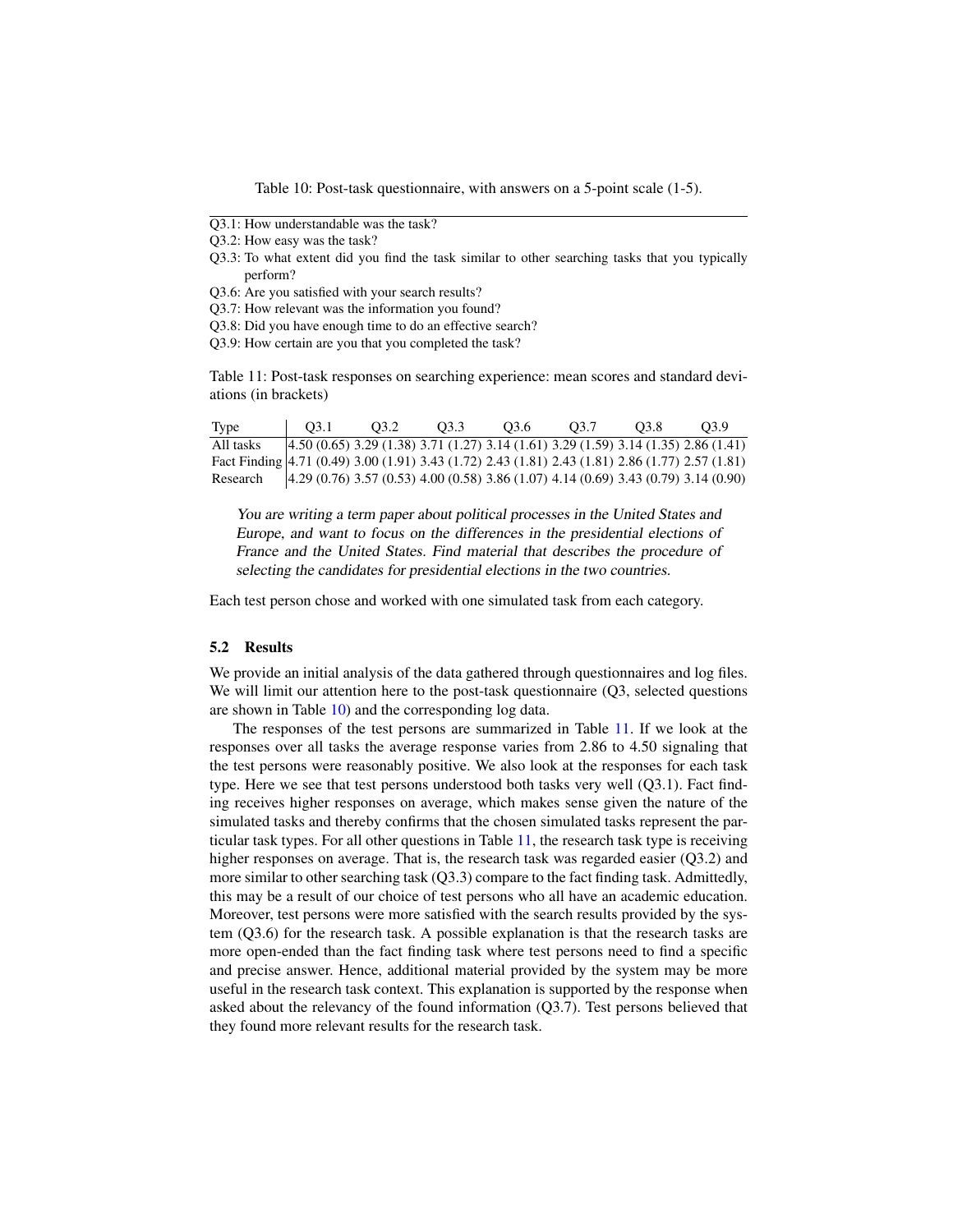Next, we look at the time test persons spent on each task. On the question whether there was enough time for an effective search  $(Q3.8)$ , responses for the fact finding tasks were lower than for the research tasks. This is rather surprising since the factfinding task is less open-ended. As a case in point, the log data shows that, on average, test persons spent 9 minutes and 17 seconds on a fact finding task and 11 minutes 17 seconds on a research task. Almost all test persons did not use the maximally allotted time of 15 minutes per task. A possible explanation is that the system did not support them well enough in finding relevant results for fact-finding (Q3.6), or at least that they expected the system to do better (which may be an unrealistic expectation based on searching for similar questions on the Web at large using Internet search engines). This is consistent with the assessment of task completion (Q3.9) where, on average, test persons were less certain that they completed the fact finding task compared to the research task. Also note that the standard deviation for fact finding task in almost all questions are larger than the research task. A possible explanation is again that several test persons were not satisfied with the results they found when completing the fact finding task. We look forward to analysing this hypothesis against the data collected in the other experiments, hoping to reveal whether it can indeed be attributed to the impact of the task type.

#### 5.3 Findings

We reported the result of the Interactive Track experiment based on seven test persons using the post-task questionnaire and corresponding log files. We found that our test persons spent more time on completing the research task in comparison to fact finding task. We also found that test persons regarded the research task easier, were more satisfied with the search result and found more relevant information for the research task. This is plausibly related to the task type, where test persons regard more information as relevant or useful when searching for a more open-ended research task. Fact finding tasks require a more specific and precise answer, which may diminish the additional value of exploring a wide range of search results. We plan to analyze the data in greater detail, e.g., by examining possible differences between tasks types also for the data collected by other groups.

# <span id="page-15-0"></span>6 Link Detection Experiments

In this section, we discuss our participation in the Link The Wiki (LTW) track. LTW is aimed at detecting or discovering missing links between a set of topics, and the remainder of the collection, specifically detecting links between an origin node and a destination node, hence effectively establishing cross-links between Wikipedia articles. This year the track consisted of two tasks. What both tasks had in common was that it consisted of 2 sub-tasks; the detection of links from an 'orphan' (outgoing) and to an 'orphan' (incoming). The issue of link density and link repetition as mentioned in [\[33\]](#page-25-16) has not been addressed, henceforth we restricted our experimentation to detecting unique cross-links.

The first task was a continuation of the track of last year with the detection of links between whole articles where no anchor or Best Entry Point (BEP) was required. A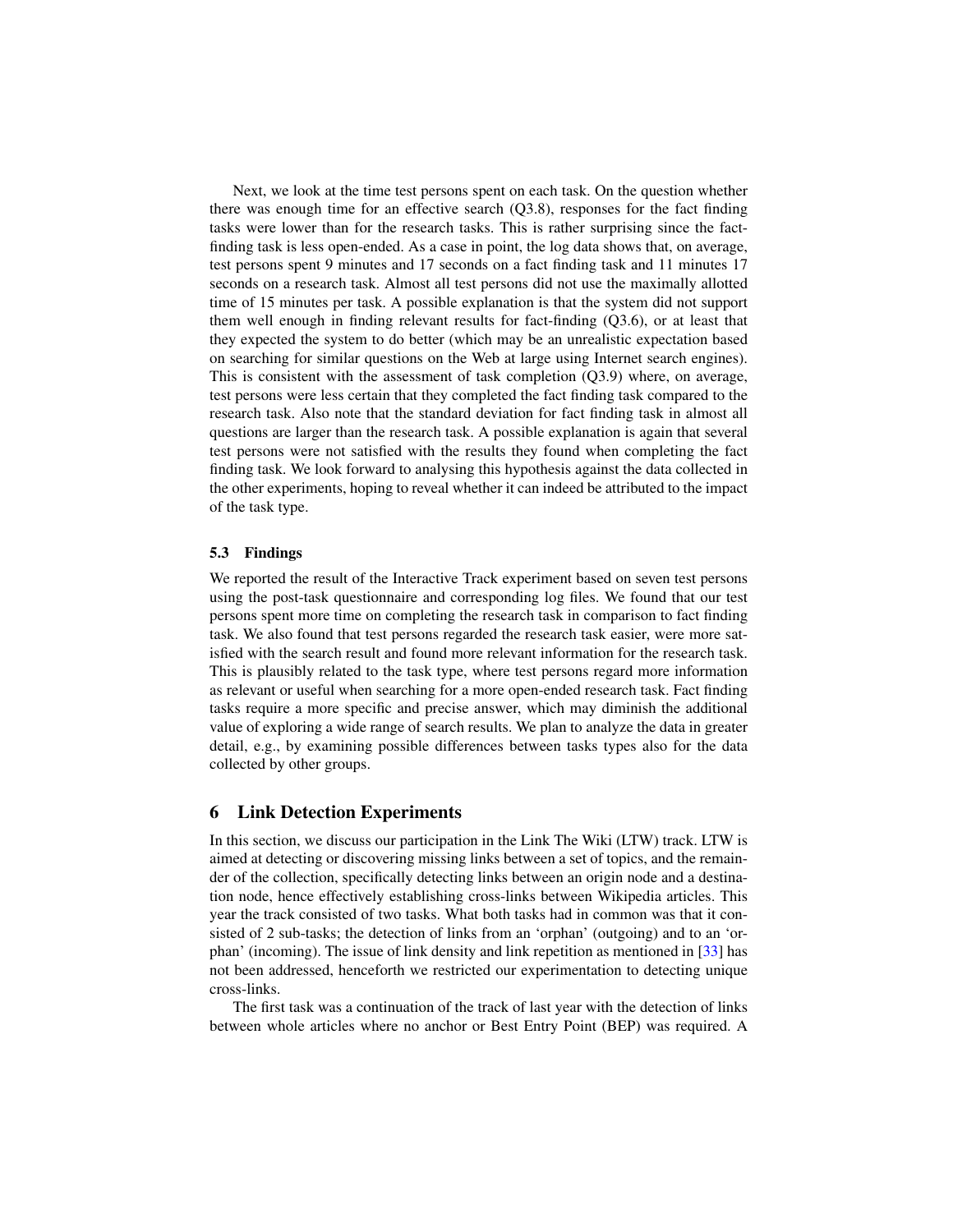difference with the task of the previous year was the number of 'orphan' topics, namely a random sample of 6,600 topics which equals about  $1\%$  of the total collection. Existing links in origin nodes were removed from the topics, making these articles 'orphans.' A threshold of 250 was set for both the number of incoming and outgoing links.

The second task used 50 orphan topics which were submitted by the track participants and went further than link detection on the article level as the BEP was required. Another requirement for these topics was that a plausible number of outgoing and incoming links is 50. Multiple BEPs were allowed; each anchor was allowed to have 5 BEPs.

#### 6.1 Experiments with Detection of Article-to-Article Links

Information Retrieval methods have been employed to automatically construct hypertext on the Web [\[1,](#page-24-6) [2\]](#page-24-7). Previous research with generic and learning approaches of link detection in the Wikipedia are for example [\[6,](#page-24-3) [7,](#page-24-8) [8,](#page-24-9) [12,](#page-24-10) [13,](#page-24-11) [21\]](#page-25-17). General information retrieval techniques were used in  $[6, 7, 8, 13]$  $[6, 7, 8, 13]$  $[6, 7, 8, 13]$  $[6, 7, 8, 13]$  $[6, 7, 8, 13]$  $[6, 7, 8, 13]$  $[6, 7, 8, 13]$ . An approach that used link structures to propagate more likely 'linkable' anchor texts was presented in [\[12\]](#page-24-10), and a machine learning approach with standard classifiers was presented in [\[21\]](#page-25-17).

We have chosen to employ a collection-independent approach with IR techniques as outlined in [\[6\]](#page-24-3) and continue the experimentation with that approach and put it more under the test. This means we do not rely on any learning, heavy heuristics or existing link structures in the Wikipedia. Our approach is mostly based on the assumption that to detect whether two nodes are implicitly connected, it is necessary to search the Wikipedia pages for some text segments that both nodes share. Usually it is only one specific and extract string [\[1\]](#page-24-6). One text segment is defined as a single line, and a string that both nodes share is a potentially relevant substring. Only relevant substrings of at least 3 characters length are considered in our approach, because anchor texts of 3 characters or less do not occur frequently, and to prevent detecting too many false positives.

We adopt a *breadth m–depth n* technique for automatic text structuring for identifying candidate anchors and text node, i.e. a fixed number of documents accepted in response to a query and fixed number of iterative searches. So the similarity on the document level and text segment level is used as evidence. We used the whole document as a query with the standard Vector Space Model (VSM) implementation of Lucene [\[20\]](#page-25-1), i.e., for a collection  $D$ , document  $d$ , query  $q$  and query term  $t$ :

$$
sim(q, d) =
$$
  
\n
$$
\sum_{t \in q} \frac{tf_{t,q} \cdot id_{t}}{norm_{q}} \cdot \frac{tf_{t,q} \cdot id_{t}}{norm_{d}} \cdot coord_{q,d} \cdot weight_{t},
$$
 (16)

where

$$
tf_{t,X} = \sqrt{\text{freq}(t,X)}
$$
  
\n
$$
idf_t = 1 + \log \frac{|D|}{\text{freq}(t,D)}
$$
  
\n
$$
norm_q = \sqrt{\sum_{t \in q} tf_{t,q} \cdot idf_t^2}
$$
  
\n
$$
norm_d = \sqrt{|d|}
$$
  
\n
$$
coord_{q,d} = \frac{|q \cap d|}{|q|}.
$$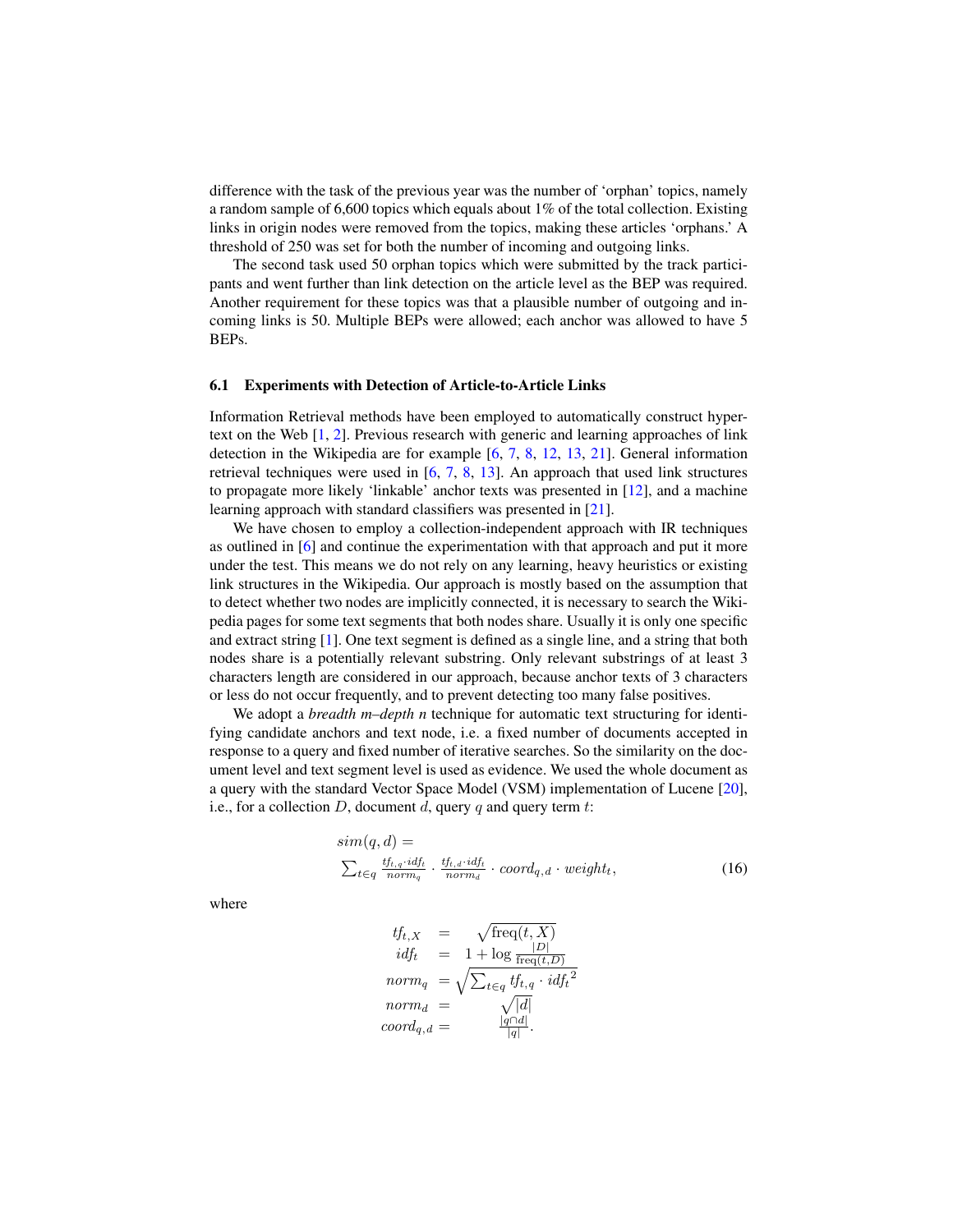Moreover, we also used the standard Language Modeling (LM) framework of ILPS-Lucene [\[11\]](#page-24-1), which we already discussed in Section [2.](#page-1-0)

Before the actual link detection process starts, we do some pre-processing by extracting for each topic the title enclosed with the <name> tag with a regular expression and store that in a hash-table for substring matching. We do not apply case-folding, but we do remove any existing disambiguation information put between brackets behind the title.

We do not assume that links are reciprocal, so we have different approaches for detecting outgoing and incoming links, though we set a threshold of 250 for both type of links and do not allow duplicated links. Links also appear locally within an article to improve navigation on that page, but this was outside the scope of the LTW track.

- There is an *outgoing link* for an 'orphan' topic when the title of a 'foster' article occurs in the orphan topic.
- There is an *incoming link* for an orphan when the title of the orphan occurs in a foster topic.

We submitted 3 official runs based on this generic approach:

- Amsterdam Turfdraagsterpad(UvA)  $a2a_1$  The whole orphan article is used as a query, where the VSM is used. The pool of plausible 'foster' (candidate) articles is the top 300 of the ranked list returned by this query. This is our baseline run.
- Amsterdam Turfdraagsterpad(UvA) a2a 2 The term frequencies of the orphan article are conflated, and the resulting bag of words is used as query with LM with default settings. The pool of plausible 'foster' (candidate) articles is the top 300 of the ranked list returned by this query.
- Amsterdam Turfdraagsterpad(UvA) a2a 3 The whole orphan article is used as a query, where the VSM is used. The pool of plausible 'foster' (candidate) articles is the top 500 of the ranked list returned by this query.

# 6.2 Experiments with Detection of Article-to-BEP Links

We submitted 4 runs for the article-to-BEP task. For all of these runs, we assume that the BEP is always the start of the article, thus the offset is always 0. Another difference with the first task was that actual anchor text had to be specified using the File-Offset-Length (FOL) notation. Multiple BEPs per anchor were only computed for the run Amsterdam Turfdraagsterpad(UvA) a2bep 5. The 4 official submitted Article-to-BEP runs were:

- Amsterdam Turfdraagsterpad(UvA)  $a2bep_1$  The whole orphan article is used as query with the VSM, and the top 300 results are used to find potential cross-links.
- Amsterdam Turfdraagsterpad(UvA) a2bep 2 The term frequencies of the orphan article are conflated, and the resulting bag of words is used as query with LM with default settings. The pool of plausible 'foster' (candidate) articles is the top 300 of the ranked list returned by this query.
- Amsterdam Turfdraagsterpad(UvA) a2bep 3 The whole orphan article is used as query with the VSM. The top 50 ranking articles is harvested. Each of these article is used again as a query to retrieve its top 6 results. This results in a potential pool of 300 foster articles.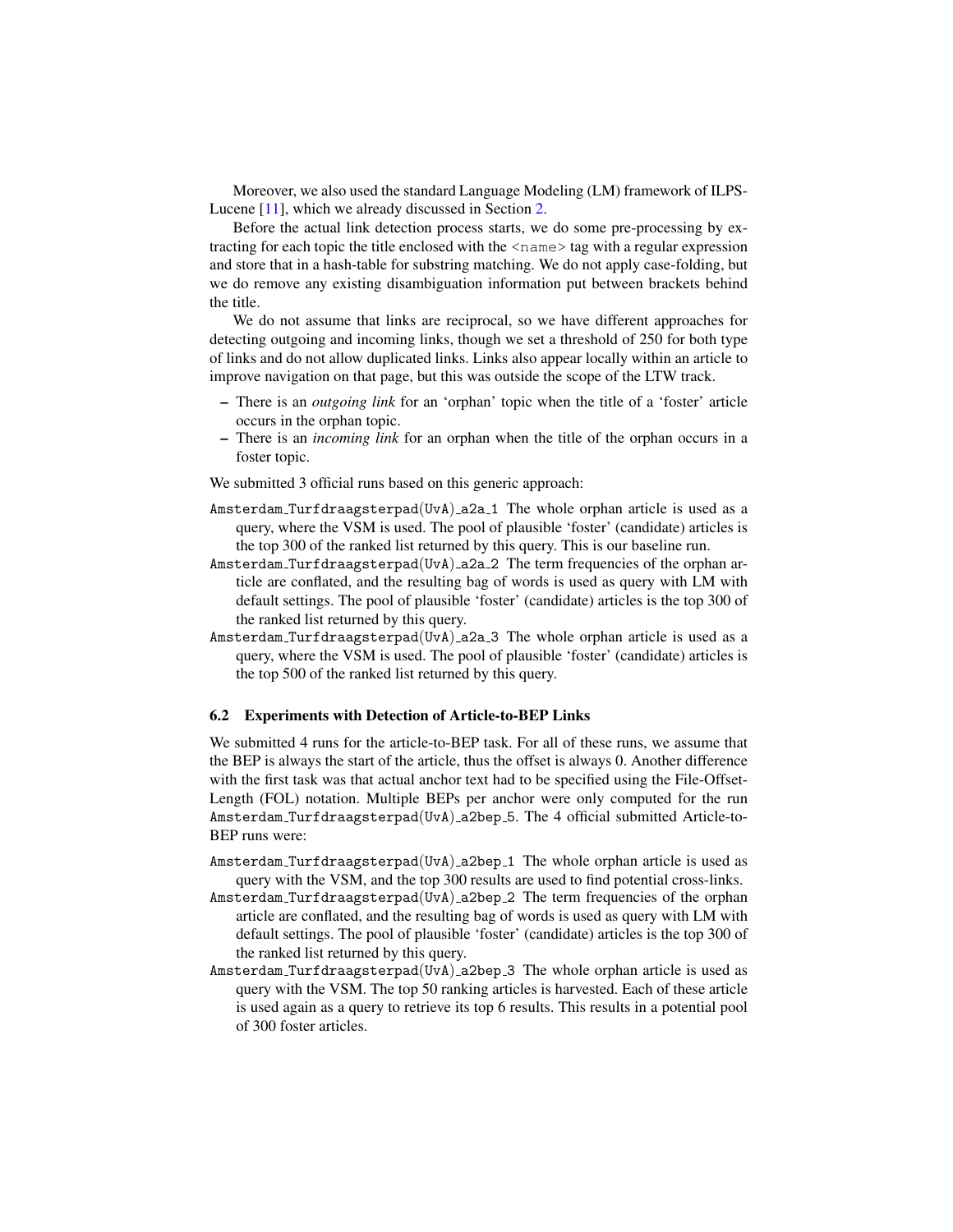<span id="page-18-0"></span>Table 12: Official results of the Article-to-Article runs for the Link The Wiki Track

| Run                                   | Links | <b>MAP</b>                        | P@5 | Rank |
|---------------------------------------|-------|-----------------------------------|-----|------|
| Amsterdam_Turfdraagsterpad(UvA)_a2a_1 | In    | 0.339272695 0.833743098 16/25     |     |      |
| Amsterdam_Turfdraagsterpad(UvA)_a2a_2 | In.   | 0.287957616 0.832444188 22/25     |     |      |
| Amsterdam_Turfdraagsterpad(UvA)_a2a_3 | In.   | 0.357581856 0.837737848 15/25     |     |      |
| Amsterdam_Turfdraagsterpad(UvA)_a2a_1 |       | Out 0.107164298 0.284862095 15/25 |     |      |
| Amsterdam_Turfdraagsterpad(UvA)_a2a_2 |       | Out 0.108885207 0.293142884 14/25 |     |      |
| Amsterdam_Turfdraagsterpad(UvA)_a2a_3 |       | Out 0.101743892 0.268992346 17/25 |     |      |

<span id="page-18-1"></span>Table 13: Official results of the Article-to-BEP runs for the Link The Wiki Track

| <b>Run</b>                              | Links | MAP                               | P@5                          | Rank |
|-----------------------------------------|-------|-----------------------------------|------------------------------|------|
| Amsterdam_Turfdraagsterpad(UvA)_a2bep_1 | In    | 0.234947342 0.932647059 9/30      |                              |      |
| Amsterdam_Turfdraagsterpad(UvA)_a2bep_2 | In    |                                   | 0.16157935 0.949807692 22/30 |      |
| Amsterdam_Turfdraagsterpad(UvA)_a2bep_3 | In.   | 0.156616929 0.933123249 25/30     |                              |      |
| Amsterdam_Turfdraagsterpad(UvA)_a2bep_5 | In    | 0.234947342 0.932647059 8/30      |                              |      |
| Amsterdam_Turfdraagsterpad(UvA)_a2bep_1 |       | Out 0.097272945 0.524529751 20/30 |                              |      |
| Amsterdam_Turfdraagsterpad(UvA)_a2bep_2 |       | Out 0.087151118 0.48392250 22/30  |                              |      |
| Amsterdam_Turfdraagsterpad(UvA)_a2bep_3 |       | Out 0.091064252 0.604179122 21/30 |                              |      |
| Amsterdam_Turfdraagsterpad(UvA)_a2bep_5 |       | Out 0.143689485 0.748596188 14/30 |                              |      |

Amsterdam\_Turfdraagsterpad(UvA)\_a2bep\_5 This run is similar to the first Articleto-BEP run, but we expanded this run by allowing more than 1 BEP for each anchor. We use the depth-first strategy, and the broader-narrower conceptualization of terms by re-grouping the extracted list of titles based on a common substring. For example, the anchor text *Gothic* could refer to the topic "Gothic," but also to topics with the titles *"Gothic alphabet"*, *"Gothic architecture"*, *"Gothic art"*, *"Gothic Chess"*, and so on.

#### 6.3 Experimental Results

The current experimental results are evaluated against the set of existing links (in the un-orphaned version of the topics) both for the sample of 6,600 topics in the first task as well as the 50 topics of the article-to-BEP task. The results of the user assessments of the 50 topics have not been released yet of this writing. The results of our official submissions are depicted in Table [12](#page-18-0) for the first task with the detection of links on the article-level and in Table [13](#page-18-1) for the article-to-BEP. The performance was measured with the Mean Average Precision (MAP) and the Precision at rank like the precision at 5 percent (P@5). Moreover, our runs are put in context by ranking them in the list that includes the runs of the other participants based on the MAP score.

These results, especially the sub-optimal results for the outgoing links and the general results on the article-level, warrant some reflection on several limitations of our approach. We did exact string matching with the titles of the potential foster topics and did no apply case-folding or any kind of normalization. This means we could have incorrectly discarded a significant number of relevant foster articles (false negatives); effectively under-generating the outgoing links and under-linking the topics.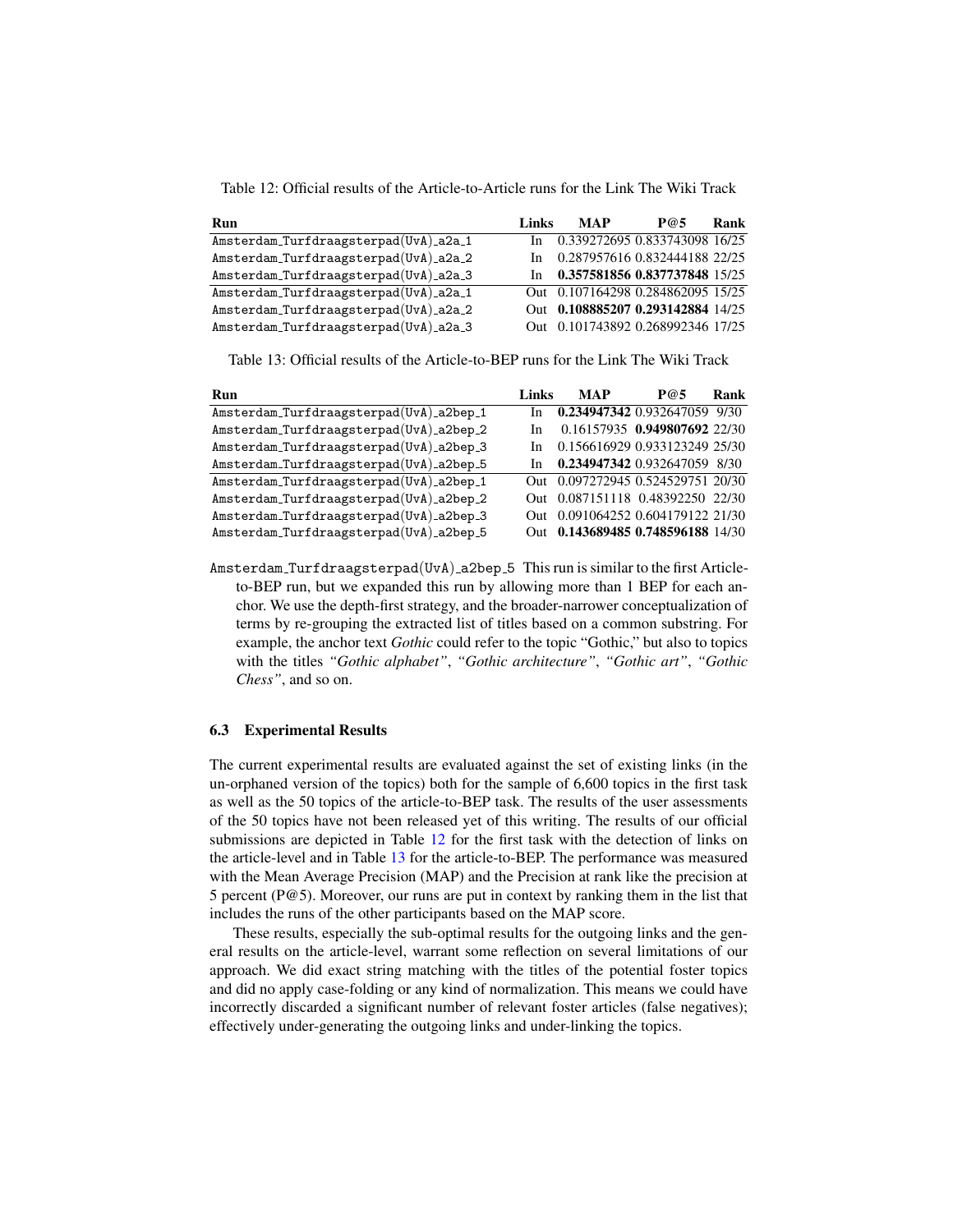We achieved one of the highest early precisions for the incoming links for both tasks. The precision drops later on as the fallout increases, which hurts the eventual MAP score—this suggests that the ranked list of results should be cut-off earlier, and that more relevant articles should be retrieved in the top. The limitations of using whole document as query, combined with the VSM, has been tested. We also tested the LM method with default parameter values for compiling such a list by using a conflated set of terms from an orphan topic, however, this has proven not to be very effective for the accuracy of the detection of the incoming links, and also hardly affects the accuracy of the detection of the outgoing links.

#### 6.4 Findings

In summary, we continued with our experimentation with the Vector Space Model, conducted some tests with Language Modeling, and simple string processing techniques for detecting missing links in the Wikipedia. The link detection occurred in 2 steps: first, a relevant pool of foster (candidate) articles is collected; second, substring matching with the list of collected titles to establish an actual link. We used entire orphaned articles as query. Clearly, we showed the constraints of this approach, especially on the article level. Our Article-to-BEP runs are also dependent on this first step. However, we found that we can significantly improve the accuracy of the detection of our outgoing links by generating multiple BEPs for an anchor.

# <span id="page-19-0"></span>7 XML Mining Track

Previous years of the XML mining track have explored the utility of using XML document structure for classification accuracy. It proved to be difficult to obtain better performance [\[5\]](#page-24-12). This year the data consist of a collection of wikipedia XML documents that have to be categorized into fairly high-level wikipedia categories and the link structure between these documents. Link structure has been found to be a useful additional source of information for other tasks such as ad hoc retrieval [\[14\]](#page-25-12) and entity ranking (see Section [4\)](#page-8-0). Our aim at the XML Mining Track is to examine whether link structure can also be exploited for this classification task.

# 7.1 Classification Model

For our baseline classification model we use a classical Naive Bayes model [\[23\]](#page-25-18). The probability of a category given a document is:

$$
P(cat|d) = \frac{P(d|cat) * P(cat)}{P(d)}
$$
\n(17)

Since  $P(d)$  does not change over the range of categories we can omit it. For each document the categories are ranked by their probabilities, and the category with the highest probability is assigned to the document:

$$
ass\_cat(d) = \underset{cat \in cats}{\arg \max_{cat \in cats} P(d|cat) * P(cat)}
$$
  
= 
$$
\underset{cat \in cats}{\arg \max_{cat \in cats} P(t_1|cat) * P(t_2|cat) * .. * P(t_n|cat) * P(cat) \quad (18)}
$$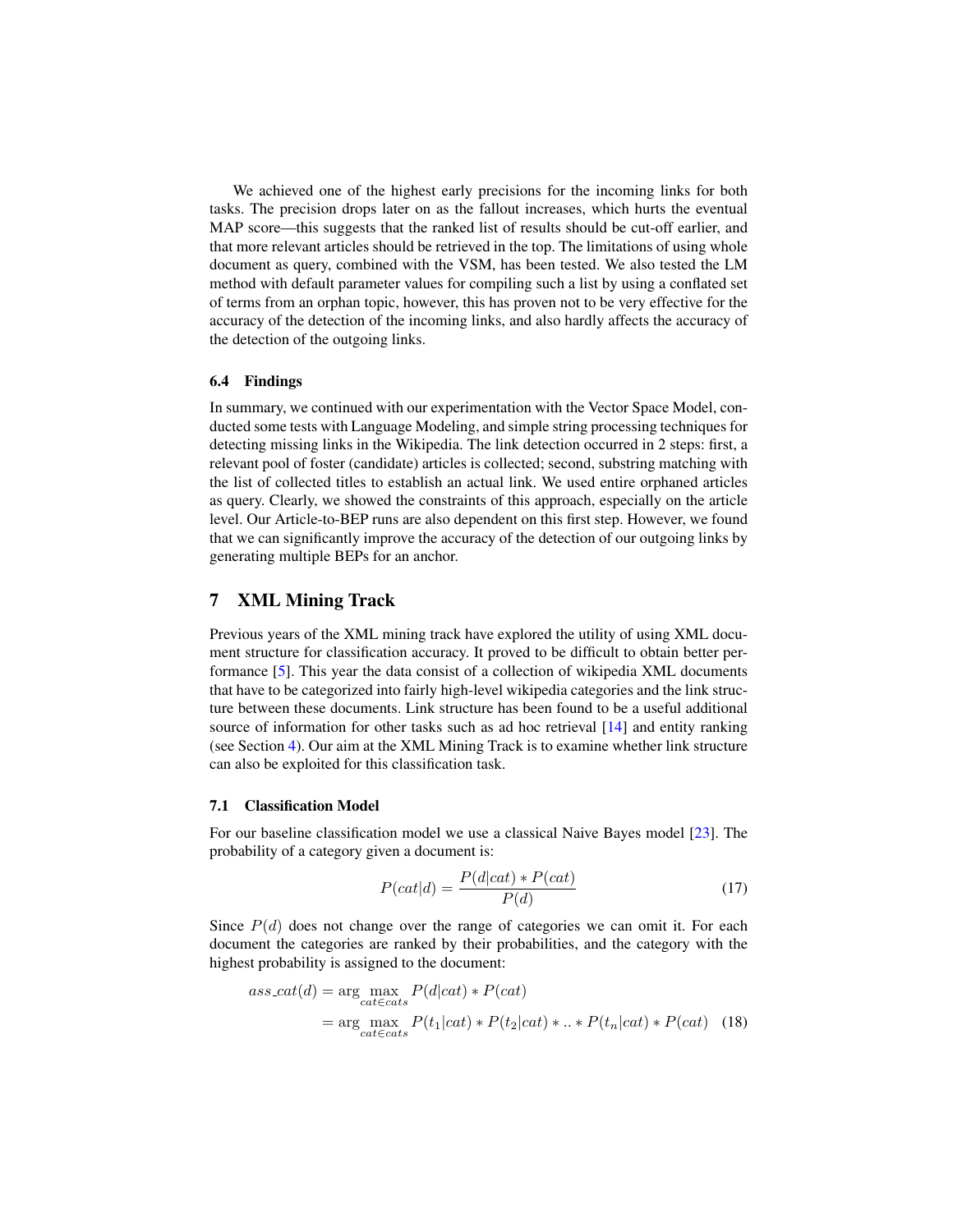where  $t_i...t_n$  are all terms in a document. The probability of a term occurring in a category is equal to its term frequency in the category divided by the total number of terms in the category. Feature (term) selection is done according to document frequency. We keep 20% of the total number of features [\[32\]](#page-25-19). The link information is used as follows:

$$
P_0(cat|d) = P(cat|d)
$$
  
\n
$$
P_1(cat|d) = \sum_{d \to d'} P(d|d')P(cat|d')
$$
  
\n
$$
P_2(cat|d) = \sum_{d' \to d''} P(d|d'')P(cat|d'')
$$
\n(19)

where  $d'$  consist of all documents that are linked to or from  $d$ , and  $d''$  are all documents that are linked to or from all documents  $d'$ . The probabilities are uniformly distributed among the incoming and/or outgoing links. The final probability of a category given a document is now:

$$
P'(cat|d) = \mu P_0(cat|d) + (1 - \mu)(\alpha P_1(cat|d) + (1 - \alpha)P_2(cat|d))
$$
 (20)

The parameter  $\mu$  determines the weight of the original classification versus the weight of the probabilities of the linked documents. Parameter  $\alpha$  determines the weight of the first order links versus the weight of the second order links.

## 7.2 Experiments

Documents have to be categorized into one of fifteen categories. For our training experiments, we use 66% of the training data for training, and we test on the remaining 33%. We measure accuracy, which is defined as the percentage of documents that is correctly classified, which is equal to micro average recall. Our baseline Naive Bayes model achieves an accuracy of 67.59%. Macro average recall of the baseline run is considerably lower at 49.95%. All documents in the two smallest categories are misclassified. Balancing the training data can improve our macro average recall.

When we use the link information we try three variants: do not use category information of linked data, use category information of the training data, and always use category information of linked data. Other parameters are whether to use incoming or outgoing links,  $\mu$  and  $\alpha$ . For parameter  $\mu$  we tried all values from 0 to 1 with steps of 0.1, only the best run is shown. The results are given in Table [14.](#page-21-0) The accuracy of the runs using link information is at best only marginally better than the accuracy of the baseline. This means that the difficult pages, which are misclassified in the baseline model, do not profit from the link information. The links to or from pages that do not clearly belong to a category and are misclassified in the baseline run, do not seem to contribute to classification performance. These linked pages might also be more likely to belong to a different category.

On the test data we made two runs, a baseline run that achieves an accuracy of 69.79%, and a run that uses in- and outlinks,  $\alpha = 0.5$  and  $\mu = 0.4$ , with an accuracy of 69.81%. Again the improvement in accuracy when link information is used is only marginal.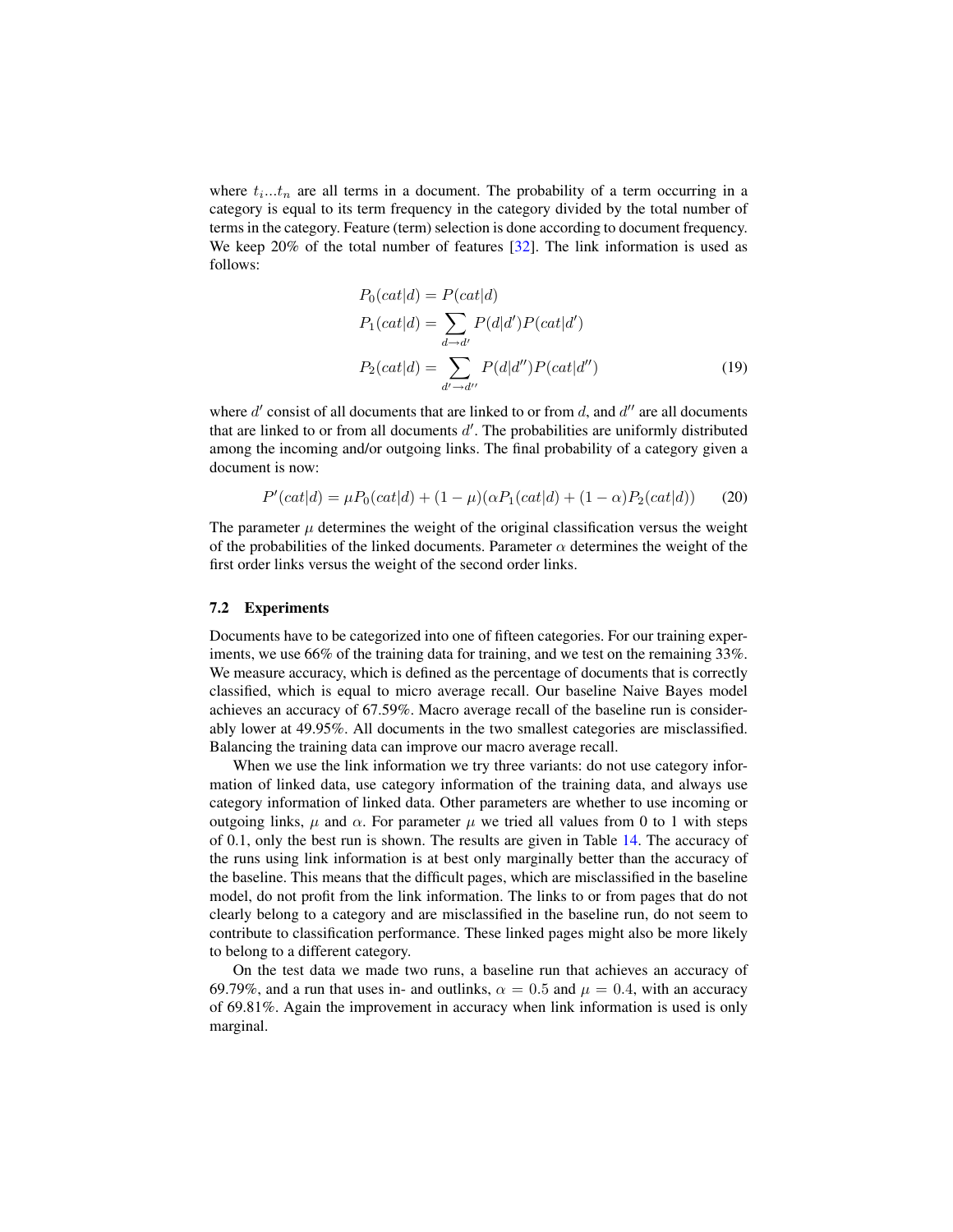<span id="page-21-0"></span>Table 14: Training Classification results



<span id="page-21-1"></span>Fig. 1: Accuracy vs. document length

<span id="page-21-2"></span>Fig. 2: Accuracy of first two categories

# 7.3 Analysis

We try to analyze on which kind of pages the most errors are made in our baseline run. Considering the length of pages, shorter pages do not tend to be more difficult than longer pages as can be seen in Figure [1.](#page-21-1) The difficult pages to classify can be recognized by comparing the output probability of the two highest scoring categories. This is shown in Figure [2](#page-21-2) where we divided the training data over 6 bins of approximately the same size sorted by the fraction  $(P_{cat1}/P_{cat2})$ .

In our baseline run pages without links also seem to get misclassified more often than pages with in- and/or outlinks (see Figure [3\)](#page-22-1). When link information is available, and we try to use it, there are two sources of error. The first source of error, is that not all linked pages belong to the same category as the page to classify (see Table [15\)](#page-22-2). However, when we classify pages that have links using only the link information, there are some cases where the accuracy on these pages is well above the accuracy of the complete set. To obtain our test data we have used both incoming and outgoing links, which means that almost half of the pages do not belong to the same category as the page to classify. Secondly, we only know the real categories of the pages in the training data, which is only 10% of all data. For all pages in the test data, we estimate the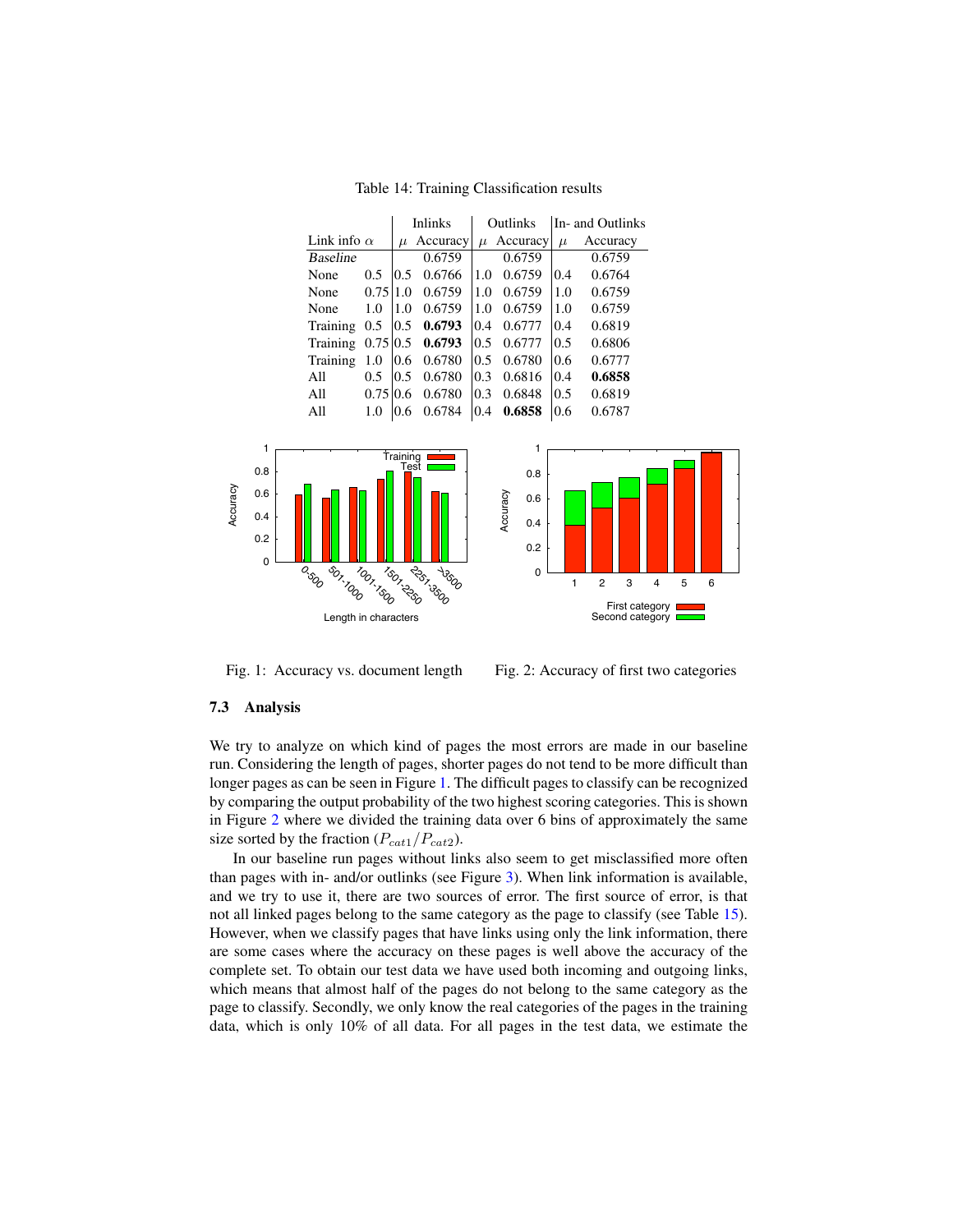

<span id="page-22-2"></span><span id="page-22-1"></span>Fig. 3: Accuracy vs. number of links

Table 15: Statistics of training and test data

|          | $#$ pages |  |                            |                                                                        | $\vert \ln \vert$ links $\vert \%$ links with same cat. |                                         |  |
|----------|-----------|--|----------------------------|------------------------------------------------------------------------|---------------------------------------------------------|-----------------------------------------|--|
| Data     | total     |  | with inlinks with outlinks | with links                                                             |                                                         | $ $ /page $ $ inlinks outlinks $ $ inks |  |
| Training |           |  |                            | 11,437 $2,627(23\%)$ 5,288(46\%) 5,925(52\%)  0.7 76.8\% 41.1\% 45.8\% |                                                         |                                         |  |
| Test     |           |  |                            |                                                                        |                                                         |                                         |  |

probability of each category belonging to that page. With a classification accuracy of almost 70%, this means we introduce a large additional source of error.

#### 7.4 Findings

It is difficult to use link information to improve classification accuracy. A standard Naive Bayes model achieves an accuracy of almost 70%. While link information may provide supporting evidence for the pages that are easy to classify, for the difficult pages link information is either not available or contains too much noise.

# <span id="page-22-0"></span>8 Discussion and Conclusions

In this paper, we documented our efforts at INEX 2008 where we participated in six tracks: Ad hoc, Book, Entity Ranking, Interactive, Link the Wiki, and XML-Mining.

For the *Ad Hoc Track*, we investigated the effectiveness of combining article and element retrieval methods. We found that the ArtRank method, where the article run determines the article ranking, and the element run determines which part(s) of the text is returned, gives the best results for the Focused Task. For the Relevant in Context Task, the Multiplication method is slightly better than ArtRank and CombSUM, but for the CAS runs, where we filter on a pool of target elements based on the entire topic set, the CombSUM method gives the best performance overall. The combination methods are not effective for the Best in Context Task. The standard article retrieval run is far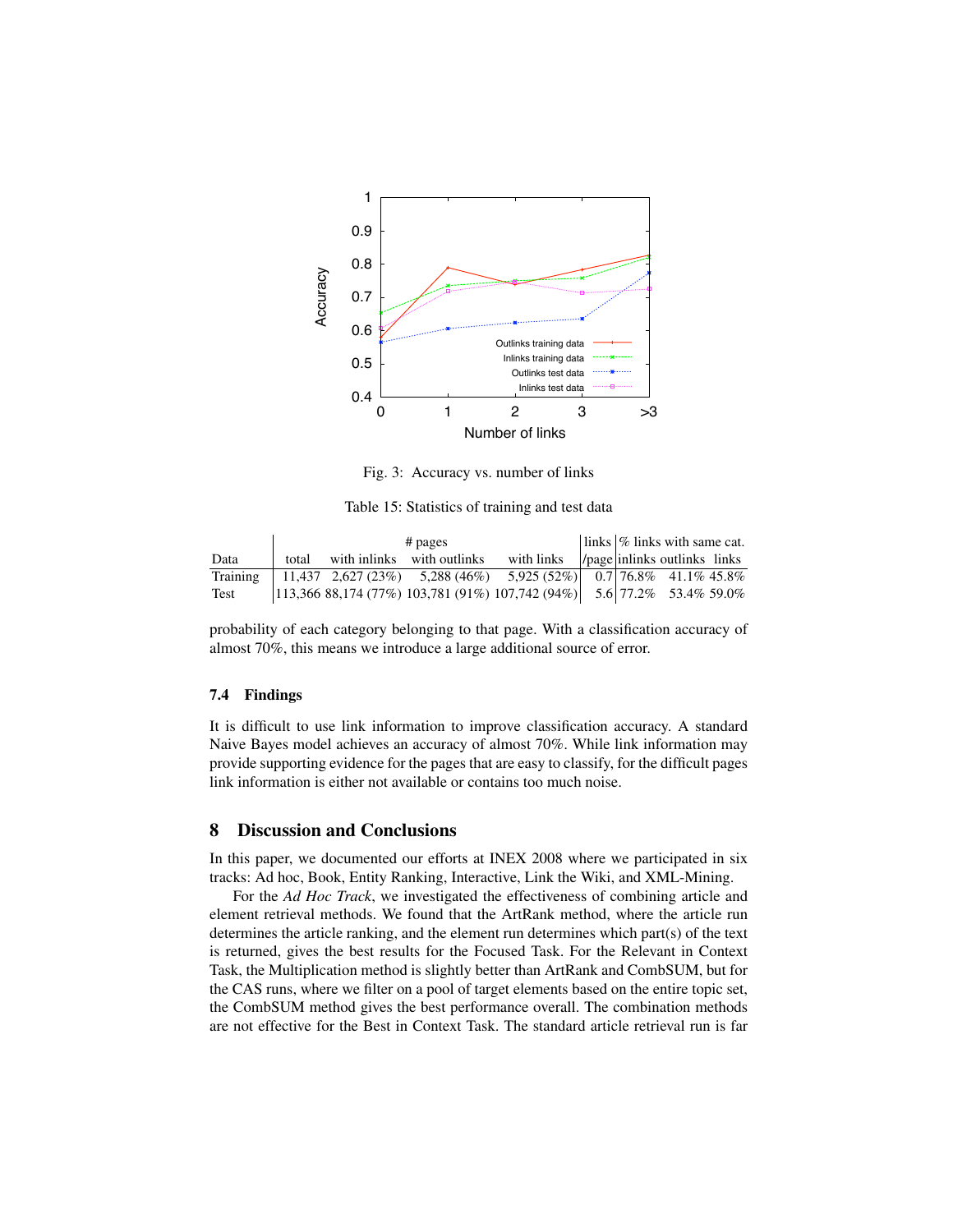superior to any focused retrieval run. With many short articles in the collection, all focused on very specific topics, it makes sense to start reading at the start of the article, making it hard for focused retrieval techniques to improve upon traditional document retrieval. The CAS pool filtering method is effective for all three tasks as well, showing consistent improvement upon the non CAS variants for all measures.

For the *Book Track*, we experimented with the same run combination methods as in the Ad Hoc Track. We also combined a standard content based book retrieval run with external evidence from Wikipedia. Using the idea that Wikipedia covers many of both the topics found in books and searched for by users, and the dense link graph between Wikipedia pages, we use the link distance between pages matching the query and pages matching the content of the books in the collection as measure of topical closeness. The topic assessment phase has yet to start, so we cannot report any results in this paper, but we aim to investigate the effectiveness of combination methods for document and focused retrieval techniques in a book retrieval setting, where the documents are far larger than in the Wikipedia collection. With entire books, providing a good access point to a specific topic might show focused retrieval techniques to be much more effective than traditional document retrieval.

For the *Entity Ranking Track*, we have presented our entity ranking approach where we use category and link information. Category information is the factor that proves to be most useful and we can do more than simply filtering on the target categories. Category information can both be extracted from the category titles and from the contents of the category. Link information can also be used to improve results, especially early precision, but these improvements are small.

For the *Interactive Track*, we found that our test persons spent more time on completing the research task in comparison to fact finding task. We also found that test persons regarded the research task easier, were more satisfied with the search result and found more relevant information for the research task. This is plausibly related to the task type, where test persons regard more information as relevant or useful when searching for a more open-ended research task. Fact finding tasks require a more specific and precise answer, which may diminish the additional value of exploring a wide range of search results.

For the *Link the Wiki Track*, we continued with our experimentation with the Vector Space Model, conducted some tests with Language Modeling, and simple string processing techniques for detecting missing links in the Wikipedia. The link detection occurred in 2 steps: first, a relevant pool of foster (candidate) articles is collected; second, substring matching with the list of collected titles to establish an actual link. We used entire orphaned articles as query. Clearly, we showed the constraints of this approach, especially on the article level. Our Article-to-BEP runs are also dependent on this first step. However, we found that we can significantly improve the accuracy of the detection of our outgoing links by generating multiple BEPs for an anchor.

For the *XML-Mining Track*, our aim was to explore whether we can use link information to improve classification accuracy. Previous years of the XML mining track have explored the utility of using XML document structure for classification accuracy. Link structure has been found to be a useful additional source of information for other tasks such as ad hoc retrieval. Our experiments suggest that it is difficult to use link in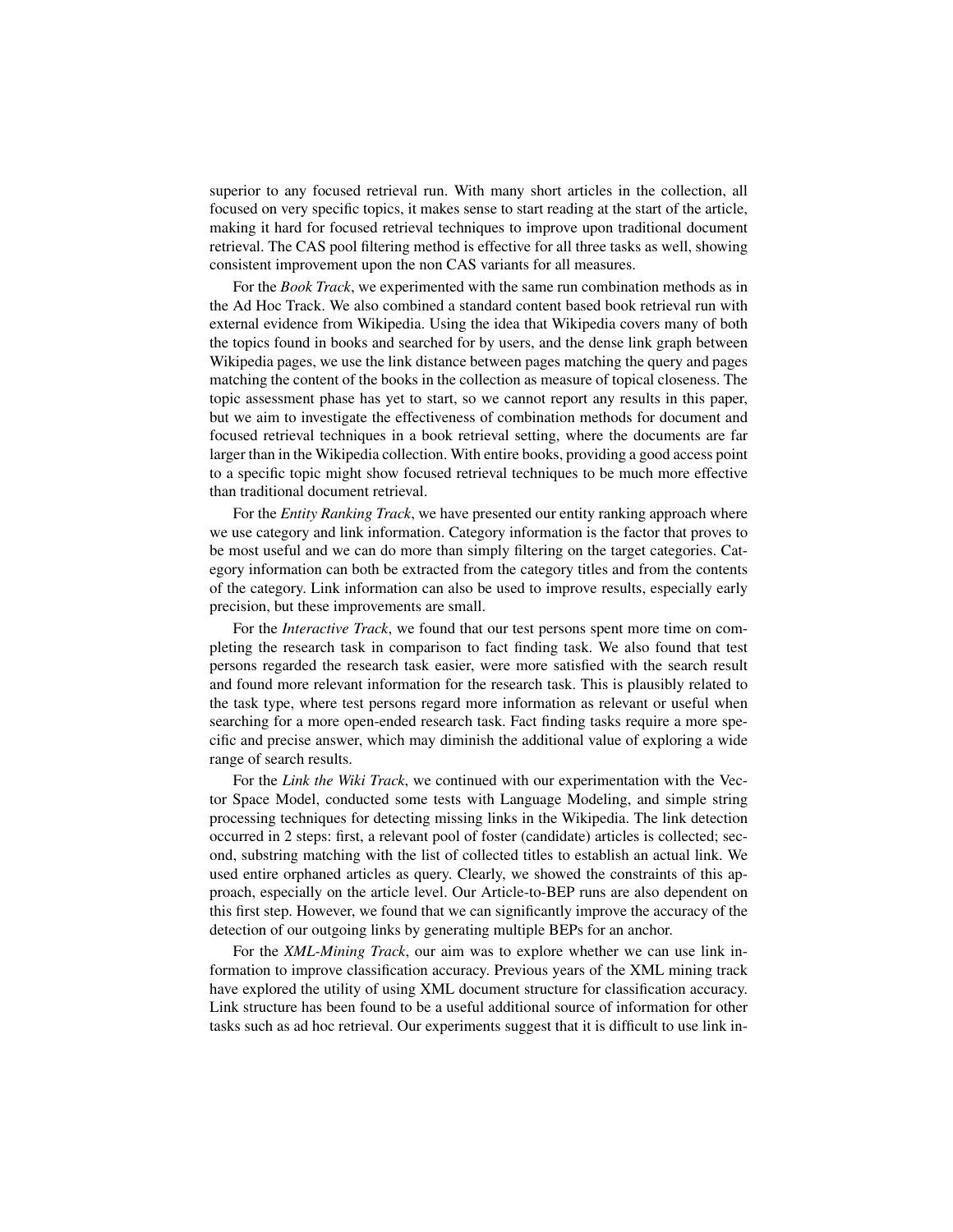formation to improve classification accuracy. A standard Naive Bayes model achieves an accuracy of almost 70%. While link information may provide supporting evidence for the pages that are easy to classify, for the difficult pages link information is either not available or too noisy to be promoting the classification accuracy.

*Acknowledgments* Jaap Kamps was supported by the Netherlands Organization for Scientific Research (NWO, grants # 612.066.513, 639.072.601, and 640.001.501). Rianne Kaptein was supported by NWO under grant # 612.066.513. Marijn Koolen was supported by NWO under grant # 640.001.501. Khairun Nisa Fachry and Junte Zhang were supported by NWO under grant # 639.072.601.

# Bibliography

- <span id="page-24-6"></span>[1] M. Agosti, F. Crestani, and M. Melucci. On the use of information retrieval techniques for the automatic construction of hypertext. *Information Processing and Management*, 33: 133–144, 1997.
- <span id="page-24-7"></span>[2] J. Allan. Building hypertext using information retrieval. *Information Processing and Management*, 33:145–159, 1997.
- <span id="page-24-4"></span>[3] N. Craswell, S. Robertson, H. Zaragoza, and M. Taylor. Relevance weighting for query independent evidence. In *Proceedings of the 28th annual international ACM SIGIR conference on Research and development in information retrieval*, pages 416–423. ACM Press, New York NY, USA, 2005.
- <span id="page-24-0"></span>[4] L. Denoyer and P. Gallinari. The Wikipedia XML Corpus. *SIGIR Forum*, 40:64–69, 2006.
- <span id="page-24-12"></span>[5] L. Denoyer and P. Gallinari. Report on the XML mining track at INEX 2007: categorization and clustering of XML documents. *SIGIR Forum*, 42(1):22–28, 2008.
- <span id="page-24-3"></span>[6] K. N. Fachry, J. Kamps, M. Koolen, and J. Zhang. Using and detecting links in wikipedia. In *Proceedings INEX 2007*, volume 4862 of *LNCS*, pages 388–403. Springer Verlag, Heidelberg, 2008.
- <span id="page-24-8"></span>[7] S. Fissaha Adafre and M. de Rijke. Discovering missing links in wikipedia. In *LinkKDD '05: Proceedings of the 3rd international workshop on Link discovery*, pages 90–97. ACM Press, New York NY, USA, 2005.
- <span id="page-24-9"></span>[8] S. Geva. GPX: Ad-hoc queries and automated link discovery in the Wikipedia. In *Proceedings INEX 2007*, volume 4862 of *LNCS*, pages 404–416. Springer Verlag, Heidelberg, 2008.
- <span id="page-24-2"></span>[9] D. Hiemstra. *Using Language Models for Information Retrieval*. PhD thesis, Center for Telematics and Information Technology, University of Twente, 2001.
- <span id="page-24-5"></span>[10] D. Hiemstra, S. Robertson, and H. Zaragoza. Parsimonious language models for information retrieval. In *Proceedings SIGIR 2004*, pages 178–185. ACM Press, New York NY, 2004.
- <span id="page-24-1"></span>[11] ILPS. The ILPS extension of the Lucene search engine, 2008. [http://ilps.](http://ilps.science.uva.nl/Resources/) [science.uva.nl/Resources/](http://ilps.science.uva.nl/Resources/).
- <span id="page-24-10"></span>[12] K. Y. Itakura and C. L. A. Clarke. University of waterloo at INEX 2007: Adhoc and link-thewiki tracks. In *Proceedings INEX 2007*, volume 4862 of *LNCS*, pages 417–425. Springer Verlag, Heidelberg, 2008.
- <span id="page-24-11"></span>[13] D. Jenkinson and A. Trotman. Wikipedia ad hoc passage retrieval and wikipedia document linking. In *Proceedings INEX 2007*, volume 4862 of *LNCS*, pages 426–439. Springer Verlag, Heidelberg, 2008.